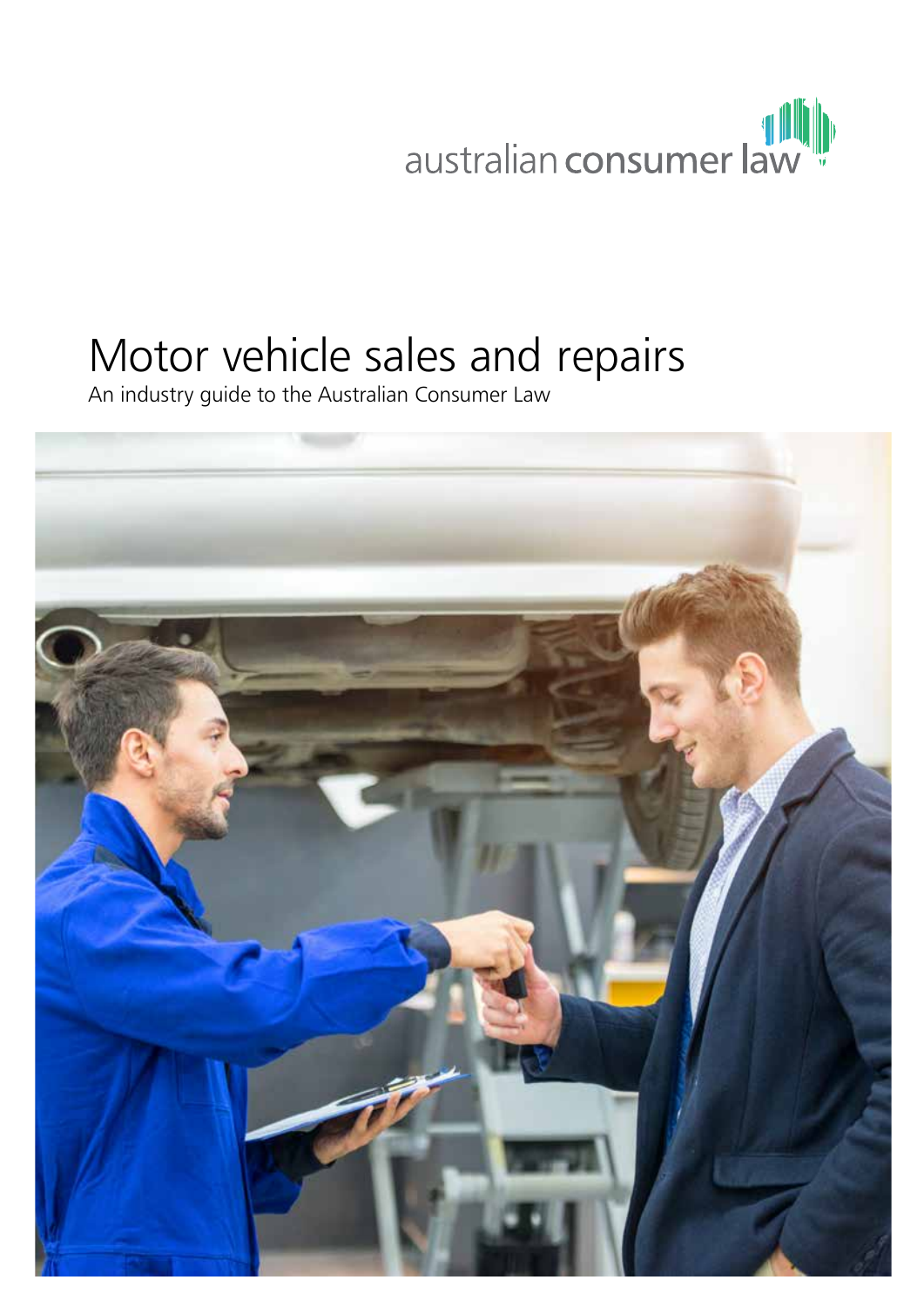This guide was developed by:

- Access Canberra, Australian Capital Territory
- Australian Competition and Consumer Commission
- Australian Securities and Investments Commission
- Consumer Affairs Victoria
- Consumer, Building and Occupational Services Tasmania
- New South Wales Fair Trading
- Northern Territory Consumer Affairs
- Queensland Office of Fair Trading
- South Australia Consumer and Business Services
- Western Australia Department of Mines, Industry Regulation and Safety, (Consumer Protection)

Copyright Commonwealth of Australia 2018

ISBN 978-0-642-74919-2



This publication is available for your use under a Creative Commons By Attribution 4.0 Australia licence, with the exception of the Australian Consumer Law logo, photographs, images, signatures and where otherwise stated. The full licence terms are available from the Attribution 4.0 [Unreported](https://creativecommons.org/licenses/by/4.0/) licence page on the Creative [Commons](https://creativecommons.org/licenses/by/4.0/) website.

Use of Commonwealth material under a Creative Commons By Attribution 4.0 Australia licence requires you to attribute the work (but not in any way that suggests that the Commonwealth endorses you or your use of the work).

#### **Material used 'as supplied'**

Provided you have not modified or transformed the material in any way, then the Commonwealth prefers the following attribution:

• Source: Commonwealth of Australia

#### **Derivative material**

If you have modified or transformed the material, or derived new material in any way, then the Commonwealth prefers the following attribution:

• Based on the Commonwealth of Australia material

Inquiries regarding this licence and any other use of this document are welcome at:

Manager Communications The Treasury Langton Crescent Parkes ACT 2600 Email: [medialiaison@treasury.gov.au](mailto:medialiaison%40treasury.gov.au?subject=)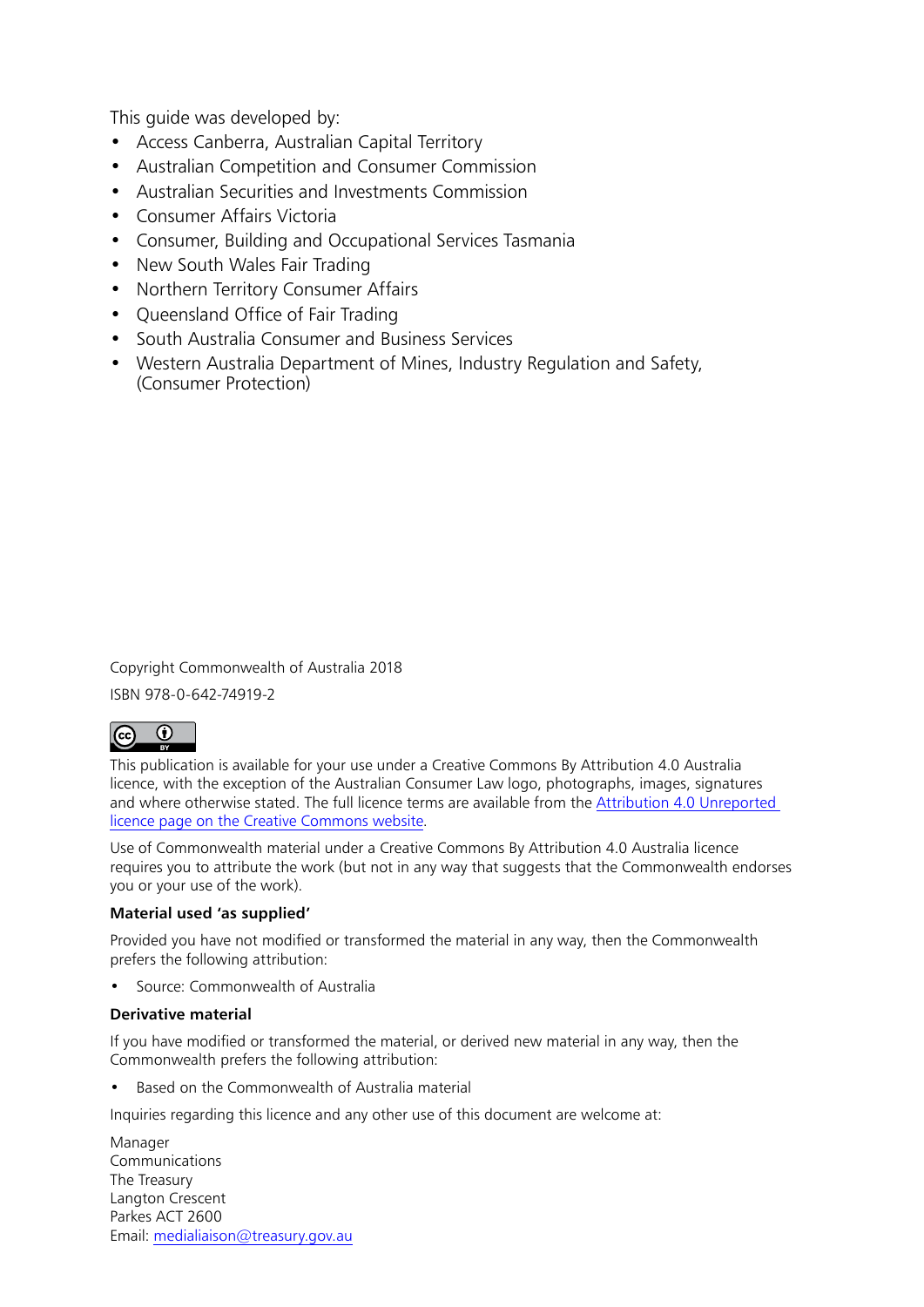# **CONTENTS**

| <b>Introduction</b>             | 4   |
|---------------------------------|-----|
| Consumer guarantees on vehicles |     |
| Consumer guarantees on services | 25. |
| Common issues                   | 28. |
| <b>Businesses as consumers</b>  | 36  |
| Consumer protection agencies    | 37  |
|                                 |     |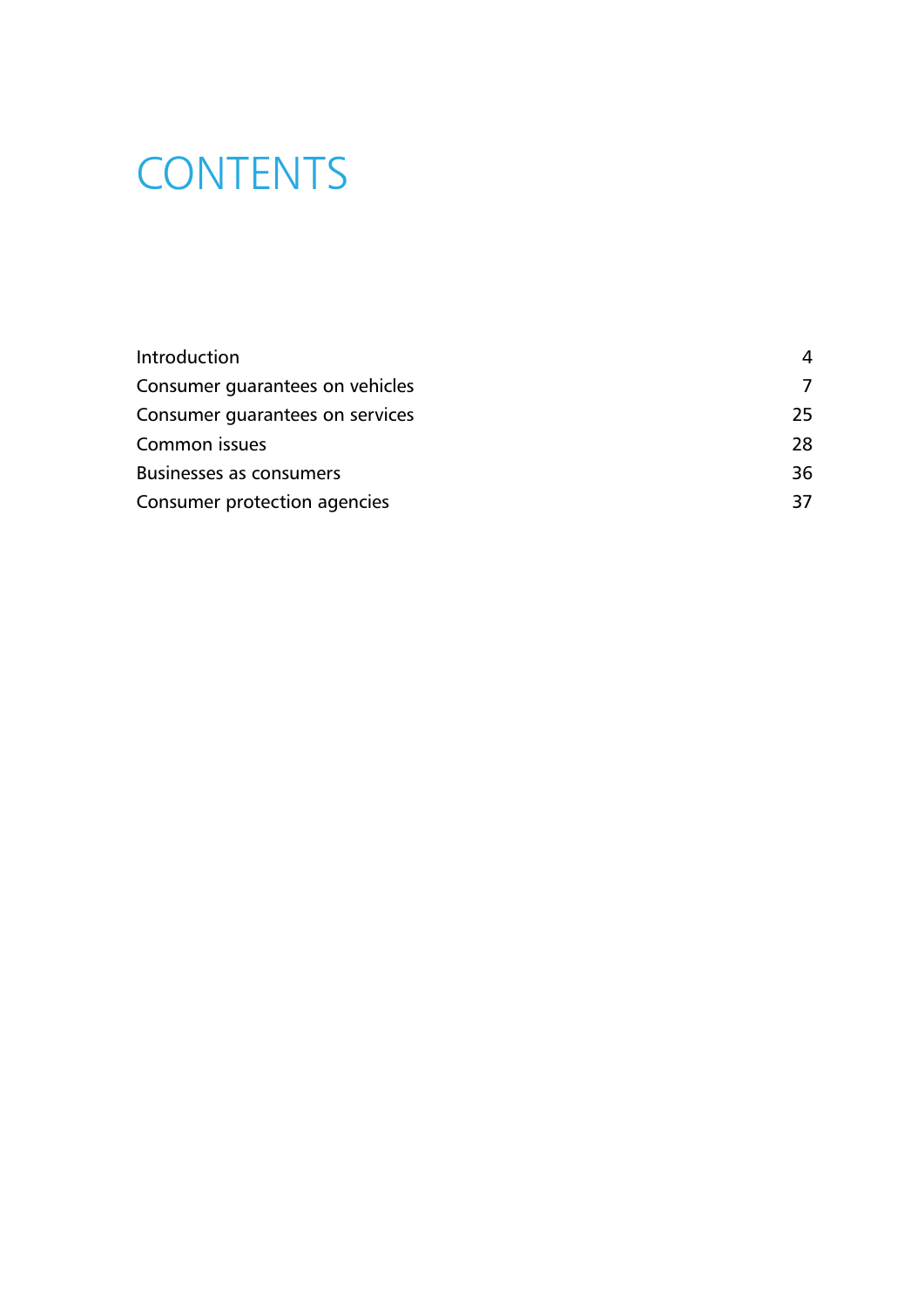# <span id="page-3-0"></span>INTRODUCTION

The Australian Consumer Law (ACL) is Australia's national consumer law, replacing previous consumer protection laws in the Commonwealth, states and territories. The ACL applies at the Commonwealth level and in each state and territory.

This guide provides information on the ACL for the motor vehicle (vehicle) sales and repair industries including motorcycles.

It covers issues about which industry bodies have requested more detailed guidance and which consumers have frequently reported to national, state and territory consumer protection agencies.

This information will be relevant to:

- authorised vehicle dealers (including of vehicles and motorcycles)
- mechanics and vehicle servicers and repairers
- vehicle manufacturers, distributors and importers.

The guide's main focus is on consumer issues related to defects and failures (both one-off and repeated) in new and used vehicles.

In particular, it provides guidance on the legal rights and obligations created by consumer guarantees provided by the ACL. Remedies are available when there is a:

- major failure to comply with a consumer guarantee
- minor failure to comply with a consumer guarantee that cannot be fixed within a reasonable time, or
- minor failure to comply with a consumer guarantee that can be fixed (whether or not it is capable of being fixed within a reasonable time).

#### **What is not in this guide**

This quide gives general information and examples—not legal advice or a definitive list of situations where the ACL applies. You should not rely on this guide for complete information on all your obligations under the ACL.

In addition, this guide does not cover your obligations under state and territory vehicle trader licensing laws; e.g. the *Motor Dealers and Repairers Act 2013*  (NSW).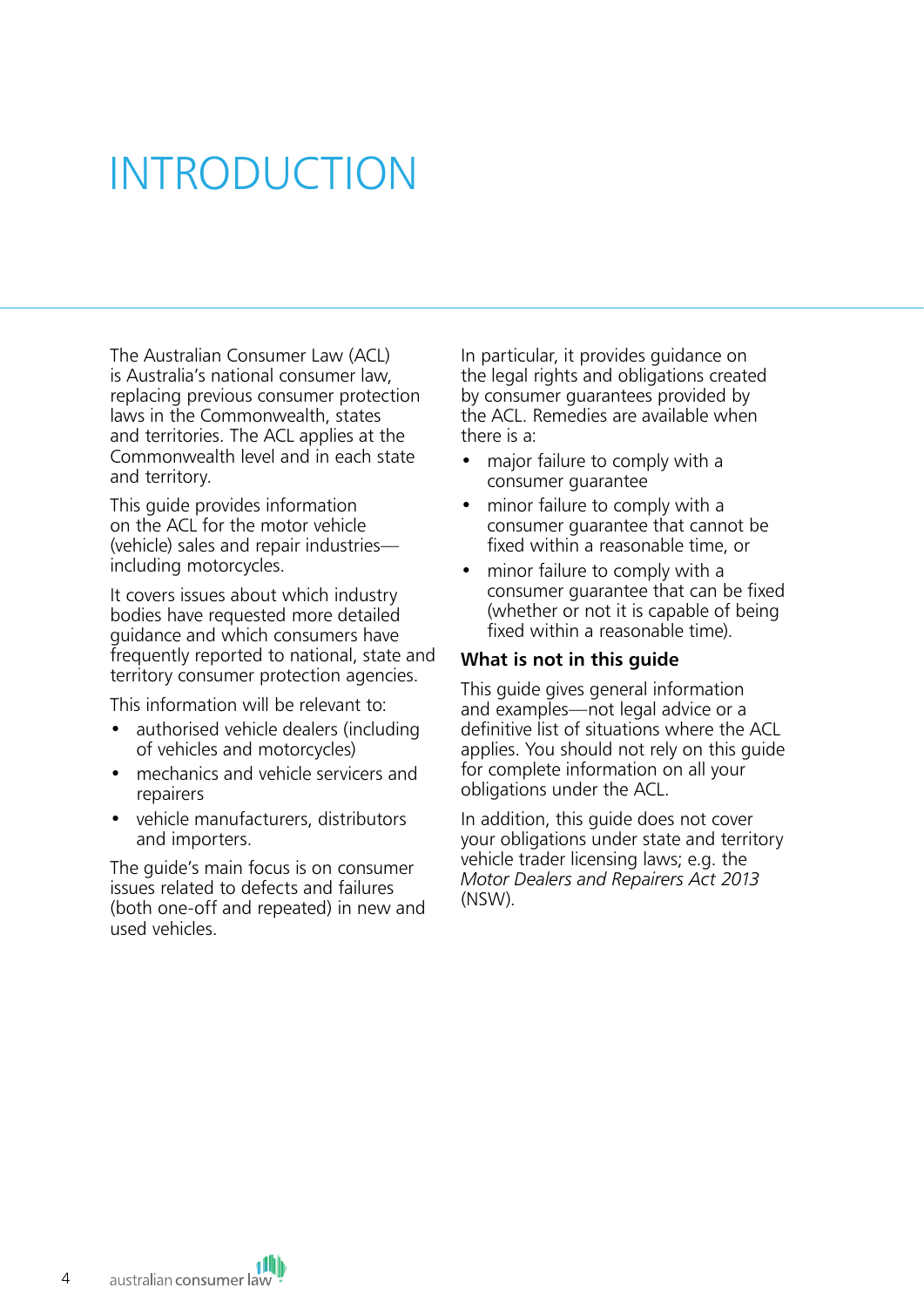## Other ACL guides and information

This guide supplements the ACL guides for business and legal practitioners, available from the [Australian Consumer](http://www.consumerlaw.gov.au/)  [Law website](http://www.consumerlaw.gov.au/):

- Consumer guarantees
- Sales practices
- Avoiding unfair business practices
- A guide to unfair contract terms law
- Compliance and enforcement: how regulators enforce the Australian Consumer Law
- Product safety.

For more information, visit:

[Australian Consumer Law website](http://www.consumerlaw.gov.au/)

[Australian Competition and Consumer](http://www.accc.gov.au)  [Commission \(ACCC\) website.](http://www.accc.gov.au)

#### State and territory consumer protection agencies

[Australian Capital Territory:](http://www.accesscanberra.act.gov.au) [Access](http://www.ors.act.gov.au/)  [Canberra website](http://www.ors.act.gov.au/)

[New South Wales: Fair Trading website](http://www.fairtrading.nsw.gov.au/)

[Northern Territory: Consumer Affairs](http://www.consumeraffairs.nt.gov.au/)  [website](http://www.consumeraffairs.nt.gov.au/)

[Queensland: Office of Fair](http://www.qld.gov.au/fairtrading) Trading [website](http://www.qld.gov.au/fairtrading)

[South Australia: Consumer and Business](https://www.cbs.sa.gov.au/)  [Services website](https://www.cbs.sa.gov.au/)

[Tasmania: Consumer, Building and](https://www.cbos.tas.gov.au/)  [Occupational Services website](https://www.cbos.tas.gov.au/)

[Victoria: Consumer Affairs Victoria](https://www.consumer.vic.gov.au/)  [website](https://www.consumer.vic.gov.au/)

[Western Australia: Department of Mines,](http://www.commerce.wa.gov.au/consumer-protection)  [Industry Regulation and Safety \(Consumer](http://www.commerce.wa.gov.au/consumer-protection)  [Protection\) website](http://www.commerce.wa.gov.au/consumer-protection)

# **Terminology**

For the purposes of this guide:

A **manufacturer** is a business that makes or puts products together or has its name on the products. It includes the importer, if the maker does not have an office in Australia, and/or any agent (including a distributor) which holds itself out to the public as the manufacturer or official importer of the vehicles. Examples of manufacturers include Ford, Holden, Hyundai, etc.

A **dealer** is any business that supplies vehicles to consumers, including:

- new vehicle dealers that are authorised by manufacturers, usually via a franchise agreement (often referred to as a dealer agreement), to be the primary seller of the manufacturer's vehicles and replacement parts produced by, or for, an original equipment manufacturer, and also a provider of authorised repair and servicing for new and used vehicles, within a defined geographic area
- used vehicle dealers that supply used vehicles to consumers, and also repair and service new and used vehicles, generally with no official endorsement by or affiliation with the manufacturer.

An **independent repairer** is a business that repairs and services vehicles, but is not officially endorsed by or affiliated with the manufacturer or dealer. Examples of independent repairers include smaller owner-operator workshops and larger conglomerates (e.g. Kmart Tyre & Auto Service, Midas Australia, Ultra Tune, etc.).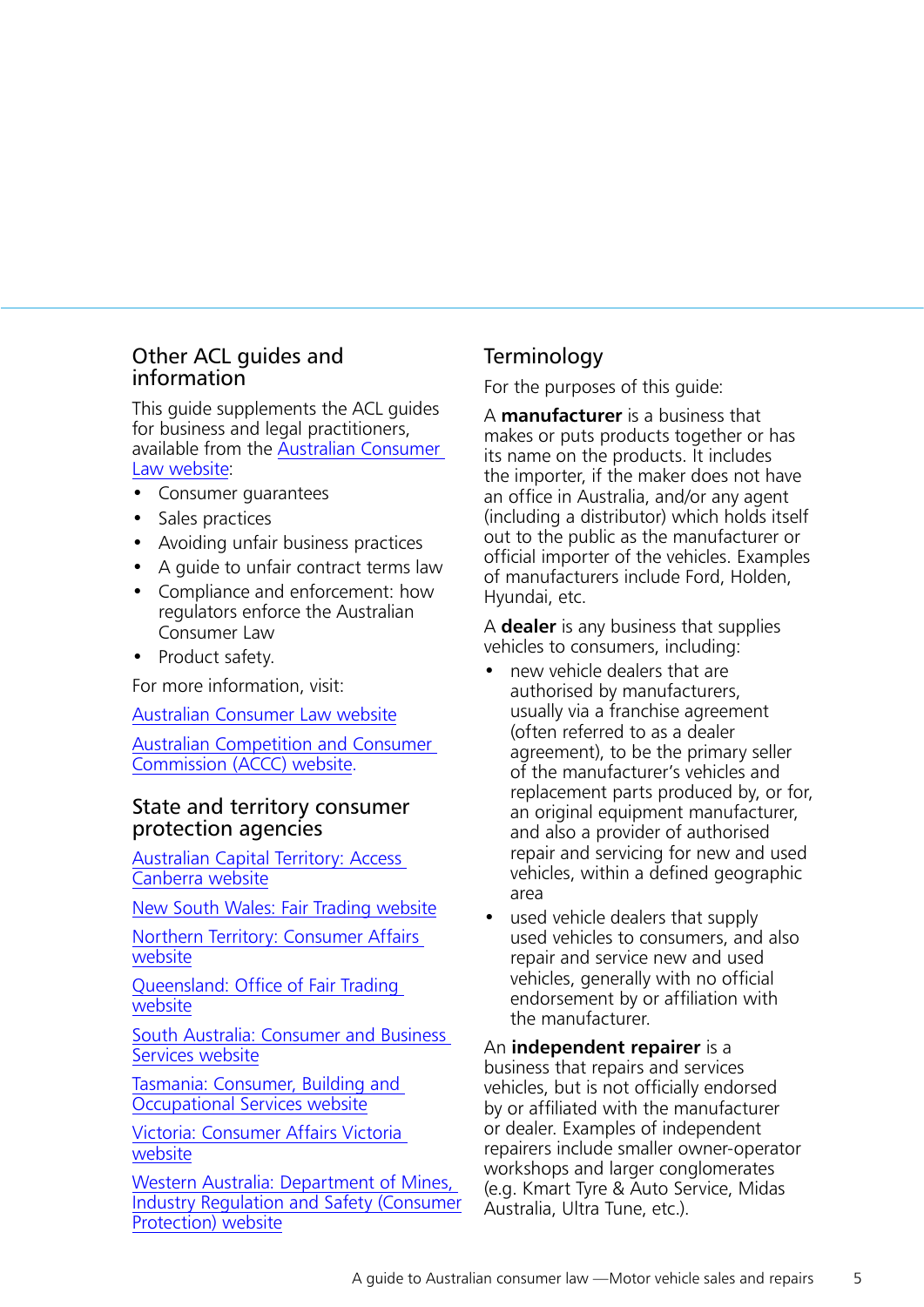**Trade or commerce** means in the course of a manufacturer's or dealer's or independent repairer's business or professional activity, including a not-forprofit business or activity.

A **consumer** is a person who buys any of the following:

- any type of products or services costing up to \$40 000 (or any other amount set by the ACL in future)
- a vehicle or trailer used mainly to transport goods on public roads. The cost of the vehicle or trailer is irrelevant
- products or services costing more than \$40 000, which are of a kind ordinarily acquired for personal, domestic or household purposes (such as the family car).

A person is **not** a consumer if they buy products to:

- on-sell or resupply
- use, as part of a business, to:
	- manufacture or produce something else (for example, buying rubber to make tyres)
	- repair or otherwise use on other goods or fixtures.

**Major failure** and **minor failure** refer to failures to comply with consumer guarantees. The ACL does not use the term 'minor'; it only makes reference to a failure that is 'major' and 'not major'. However, throughout this guide the term 'minor failure' is used for simplicity and will apply to circumstances where a failure will not be major.

A **representation** is a statement or claim.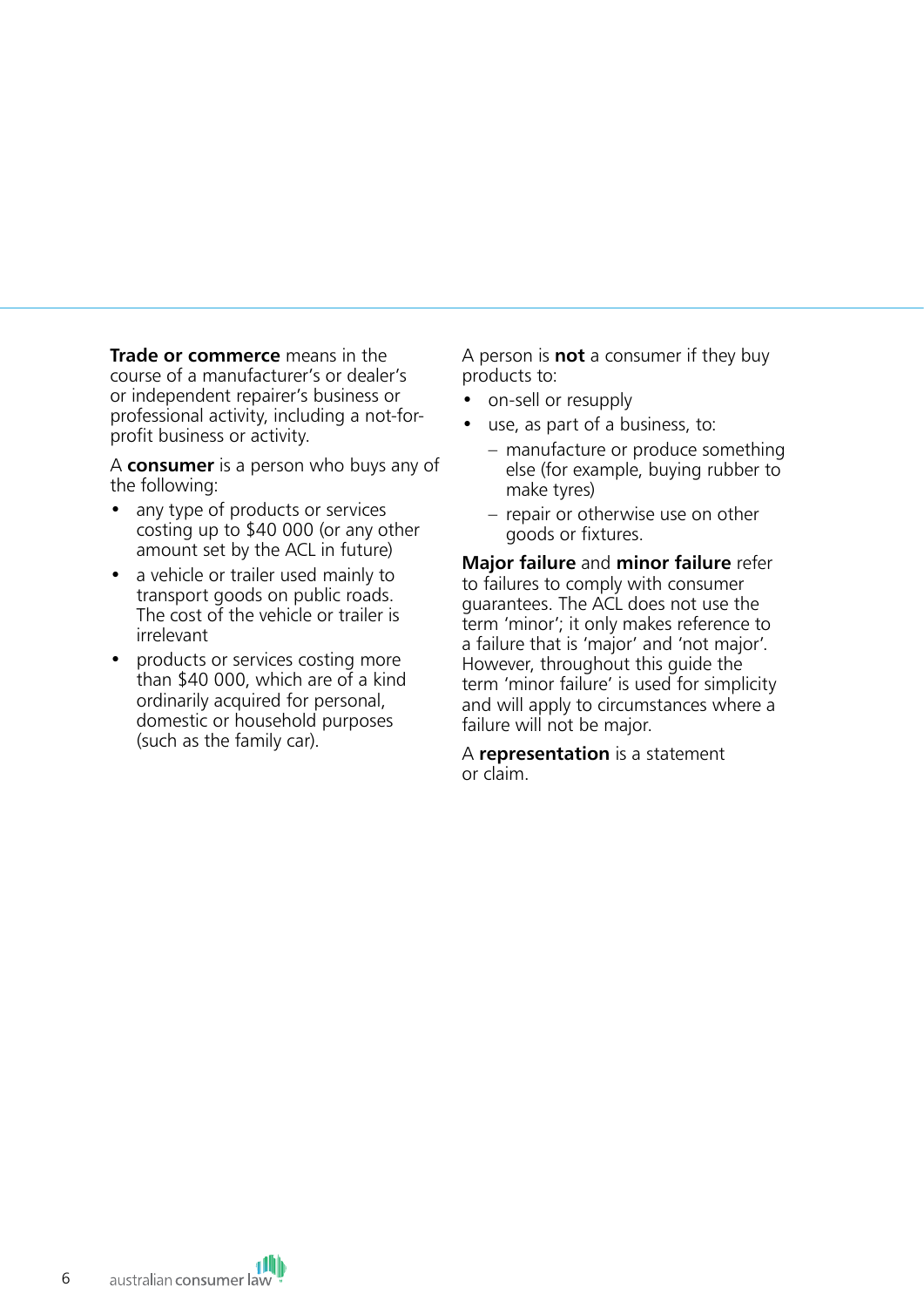# <span id="page-6-0"></span>CONSUMER GUARANTEES ON **VEHICLES**

Under the ACL, there are numerous consumer guarantees that apply to new and used vehicles sold to a consumer. Table 1 outlines the automatic, statutory consumer guarantees relating to the supply of vehicles.

**Table 1: The consumer guarantees relating to the supply of vehicles**

| A supplier quarantees:*                                                                                                                                                                                                                              | A manufacturer quarantees:                                                                                                                                                                                         |
|------------------------------------------------------------------------------------------------------------------------------------------------------------------------------------------------------------------------------------------------------|--------------------------------------------------------------------------------------------------------------------------------------------------------------------------------------------------------------------|
| goods will be of acceptable quality**<br>goods will be fit for any purpose<br>disclosed before sale<br>• goods will match their description<br>goods will match the sample or<br>demonstration model<br>• they will honour any express<br>warranties | goods will be of acceptable quality**<br>goods will match their description<br>they will honour any express<br>warranties<br>they will make available repair<br>facilities or spare parts for a<br>reasonable time |
| • consumers have title to the goods<br>consumers have undisturbed<br>possession of the goods<br>• there are no undisclosed securities on<br>the goods                                                                                                |                                                                                                                                                                                                                    |

For the purpose of the ACL, the term 'supplier' refers to dealers. The term 'supplier' would also refer to a manufacturer if it sells or otherwise supplies vehicles directly to consumers, including via online platforms; this would be in addition to their inherent classification under the ACL as 'manufacturers'.

\*\* Goods are of acceptable quality if they are safe, durable and free from defects, are acceptable in appearance and finish and do everything that they are commonly used for (see page 11).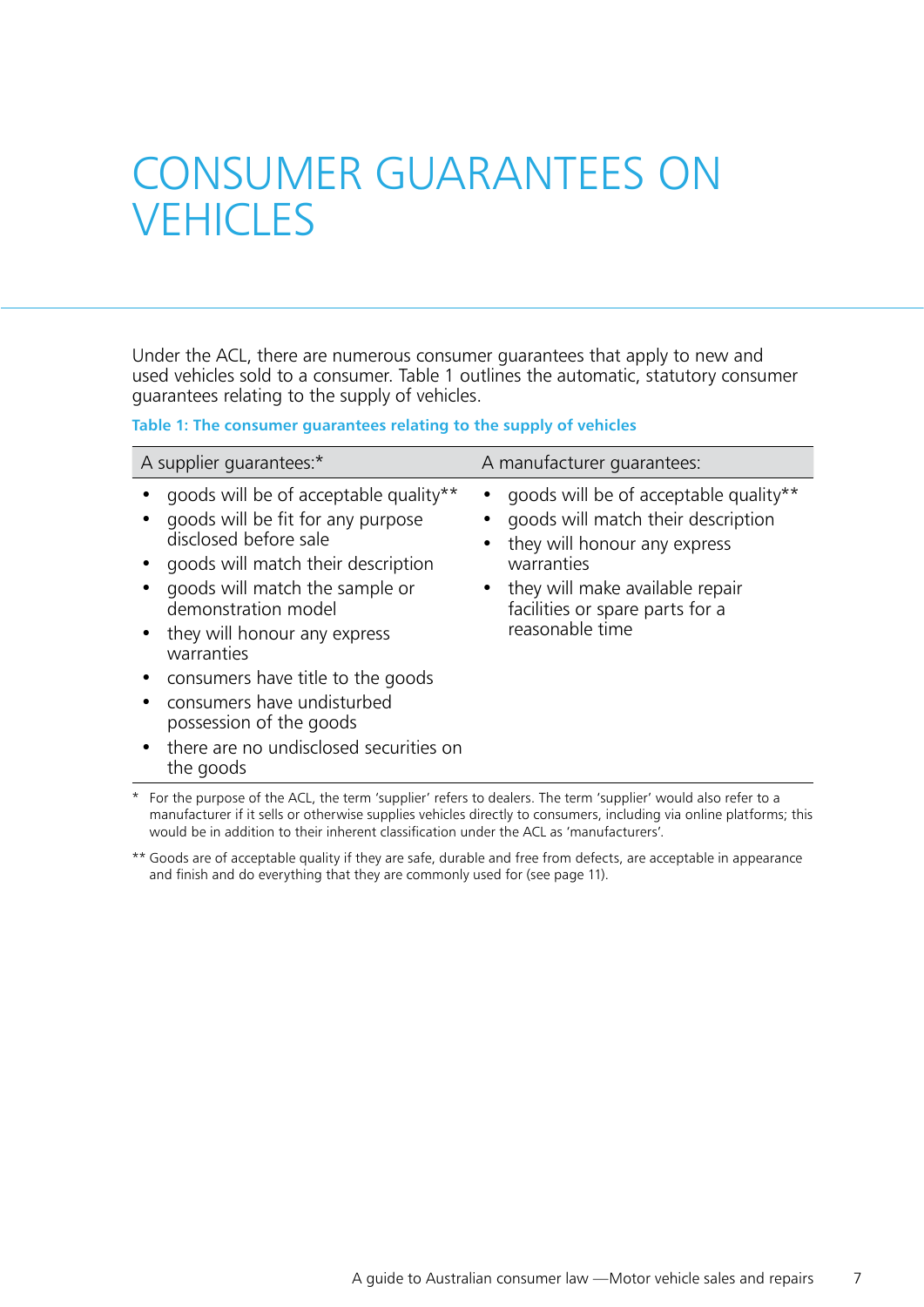# Vehicles bought from private sellers

Vehicles bought from one-off sales by private sellers are only covered by the guarantees as to title, undisturbed possession and undisclosed securities. However, the implied warranties under state and territory sale of goods legislation also apply to private sales, unless excluded by the contract.

# Vehicles bought at auction

Vehicles bought by way of 'sale by auction' are only covered by the guarantees as to title, undisturbed possession and undisclosed securities. A 'sale by auction' is an auction that is conducted by an agent (or auctioneer), whether the agent acts in person or by electronic means. Not all auctions are 'sales by auction', for example, auctions conducted by eBay are not considered as 'sales by auctions', because eBay does not act as the agent (or auctioneer) for the person supplying the goods.

However, the implied warranties under state and territory sale of goods legislation apply to auction sale contracts, unless excluded by the contract.

# Leased or hired vehicles

Leased or hired vehicles are covered by the consumer guarantees, with the exceptions of the guarantees as to title and undisclosed securities. The guarantee for undisturbed possession applies only for the term of the lease or hire.

For more information on rental vehicles, see the *Australian Consumer Law industry guide: rental cars*, available from the [Australian Consumer Law website](http://consumerlaw.gov.au/)**.**

# Linked credit providers

Sometimes vehicle sellers have 'linked credit providers'—for example, a finance company to which they regularly refer people under an agreement with that company. These credit providers can be liable under the ACL for the loss or damage someone suffers when that seller fails to meet certain consumer guarantees.

# Other exclusions

Other types of vehicles not covered by consumer guarantees include those:

- bought before 1 January 2011. These are covered by statutory implied conditions and warranties under the *Trade Practices Act 1974* and state and territory legislation in force before 1 January 2011
- bought to on-sell or resupply. These sales are covered by the implied fitness for purpose warranties under state and territory sale of goods legislation, unless excluded by the contract.

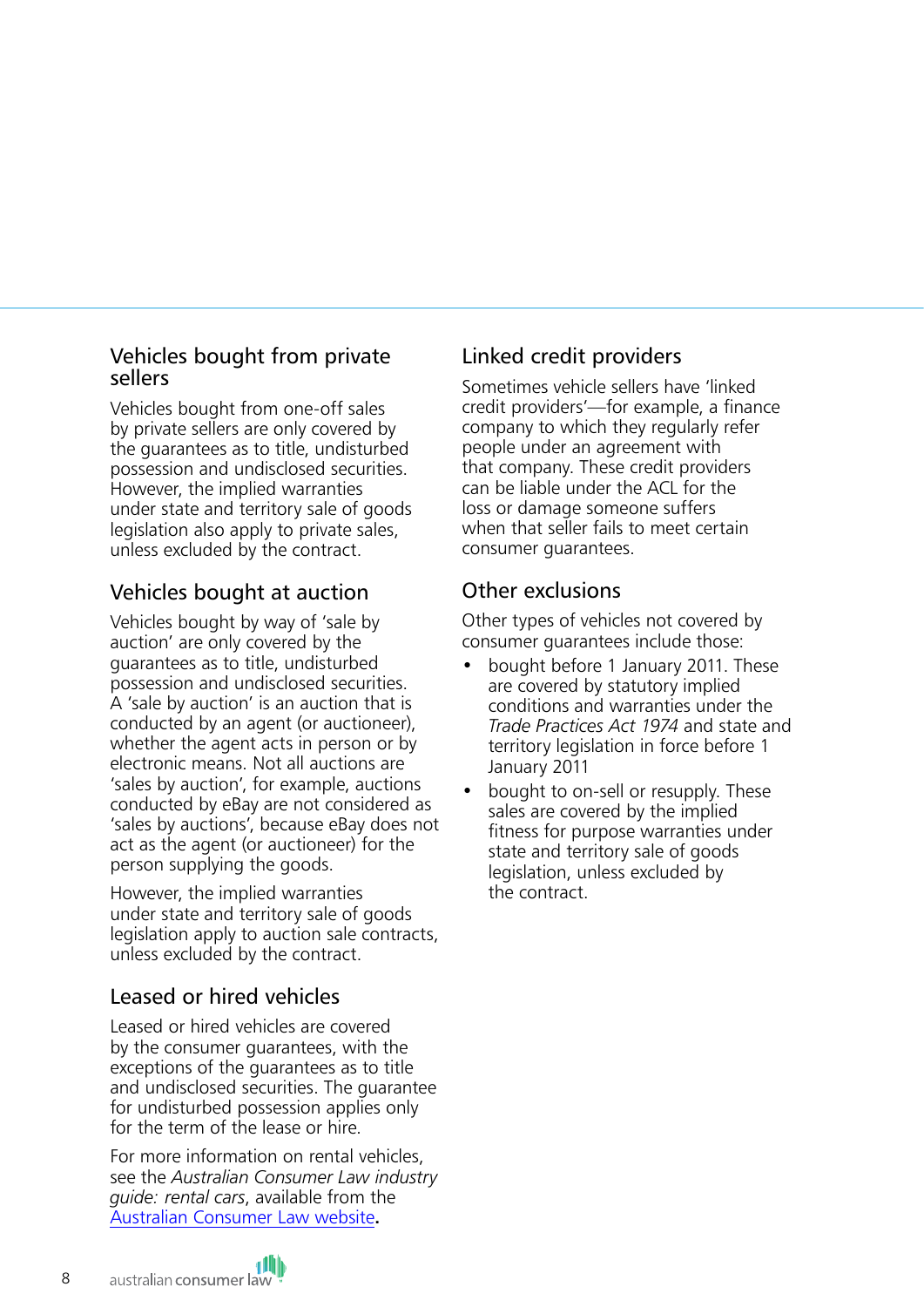#### Interaction between warranties and consumer guarantees

A warranty does not change your responsibilities under the ACL. Consumer guarantees cannot be replaced, limited or removed by any agreement, contract or warranty. Consumer guarantees apply for an unspecified but reasonable period, to be determined by a range of factors, including the nature and cost of the goods. The consumer guarantees apply in the same way regardless of whether a vehicle is covered by a manufacturer's warranty, an express warranty or an extended warranty, and consumer guarantees may continue to provide protections after warranties have expired (warranties are discussed further at page 20).

When explaining customers' rights under warranty, you should be careful not to represent that customers have no other legal right to address a defect. To ensure you do not risk breaching the ACL when dealing with your customers, you should ensure that consideration of customers' consumer guarantee rights and your obligations as either a manufacturer or dealer are embedded in all systems, policies and procedures that make up your complaints handling system. An updated complaints handling system will, as a matter of best practice, help ensure that a consumer's statutory rights under the ACL are given due consideration at the outset of responding to a claim.

#### **Figure 1: Remedies from consumer guarantees and warranties**

#### **Consumer guarantees**

Consumer has consumer guarantee rights (which may be more extensive than warranty rights) e.g. if a major failure occurs outside of warranty period.

Consumer has rights under consumer guarantees and warranty.

#### **Warranty**

Consumer has warranty rights (which may be more extensive than consumer guarantee rights).

**No right available (**e.g because the problem was casued by consumer misuse).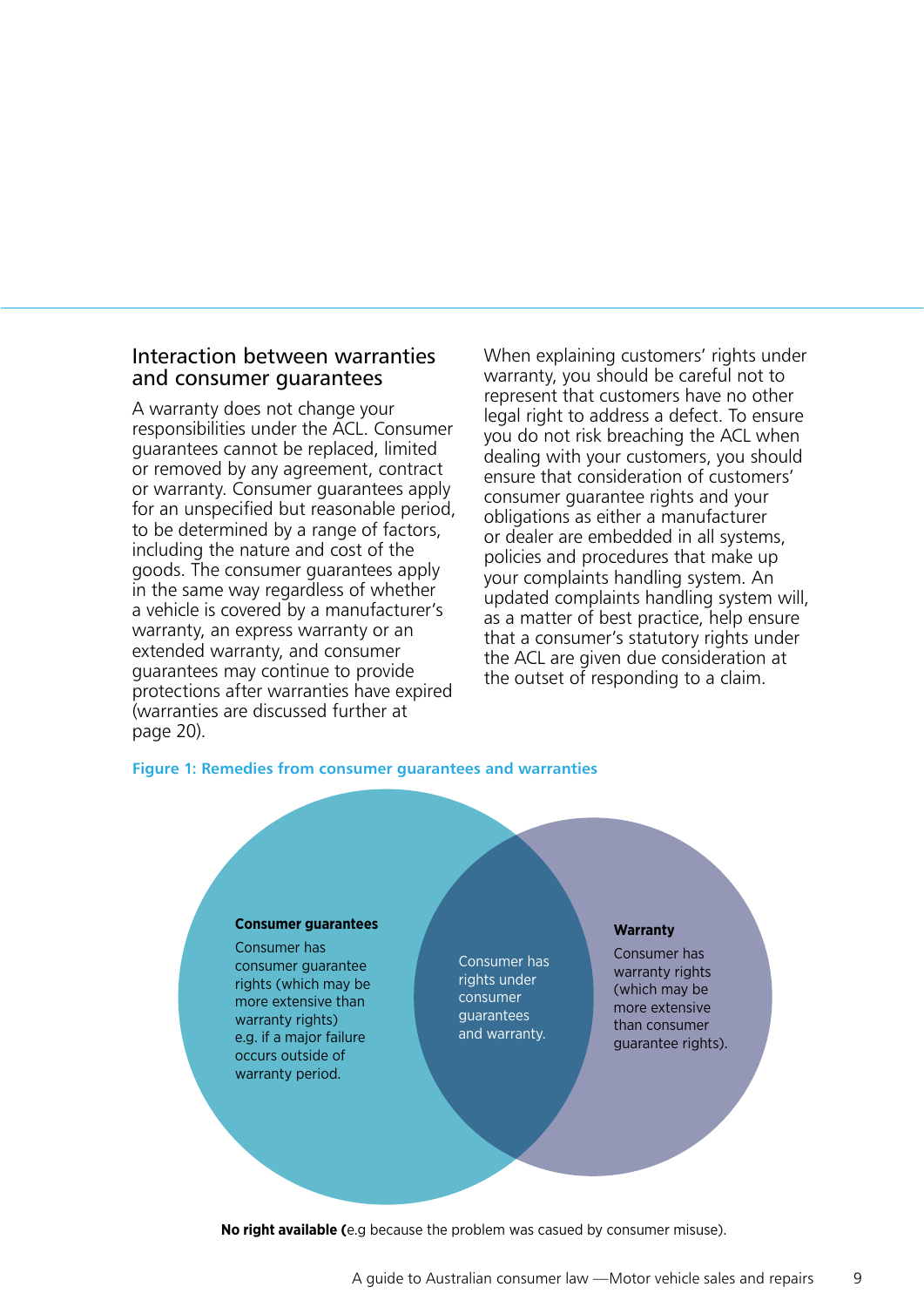#### **Example 1:**

A vehicle that was just over three years old suffered from a manufacturing defect that resulted in excessive jerking and shuddering when accelerating to such an extent that the vehicle was not drivable. The vehicle was substantially unfit for its normal purpose because despite many attempts at a repair, the dealer could not permanently fix the issue (see also discussion about 'major failure', at page 12). The vehicle has failed to meet the consumer guarantee of acceptable quality. As the vehicle is not drivable, the failure would constitute a major failure to comply with a consumer guarantee.

The dealer cannot avoid providing a remedy merely because the problem occurred one month after the expiry of the manufacturer's three year warranty period applicable for that vehicle (or 1000 kms after the 100 000 km warranty distance, as the case may be). If the defect is a manufacturing defect, then the consumer may reject the vehicle and ask whoever supplied the vehicle (e.g. the dealer) to provide the consumer's choice of a repair, replacement or refund under the consumer guarantee provisions, regardless of whether the warranty has expired.

There are several factors that make it reasonable for a consumer to reject a vehicle in response to a major failure (and seek a refund/replacement), more than three years after purchase. These factors include that the consumer's use of the vehicle was consistent with a reasonable consumer's likely use, and that it would be reasonable for the vehicle to be used for longer than three years before the manufacturing defect becomes apparent (see discussion about the 'rejection period', at page 15).

#### **Example 2:**

A manufacturing defect prevented a two-year-old vehicle from shifting into reverse gear. The vehicle has failed to meet the consumer guarantee of acceptable quality. The dealer spent two months unsuccessfully attempting to repair the vehicle, and the consumer then requested a replacement or refund under the consumer guarantees. Given the vehicle failed to meet a consumer guarantee and could not be repaired within a reasonable time (see discussion about 'major failure', at page 12), the failure is a major failure to comply with a consumer guarantee. The consumer may reject the vehicle and ask whoever supplied the vehicle (e.g. the dealer) to provide a replacement or refund under the consumer guarantee provisions. This applies regardless of whether the vehicle may have been able to be repeatedly repaired under the manufacturer's warranty. The consumer may, however, wish to keep the vehicle and have it repaired, in which case the dealer is entitled to repair the vehicle rather than replace it or provide a refund.

10

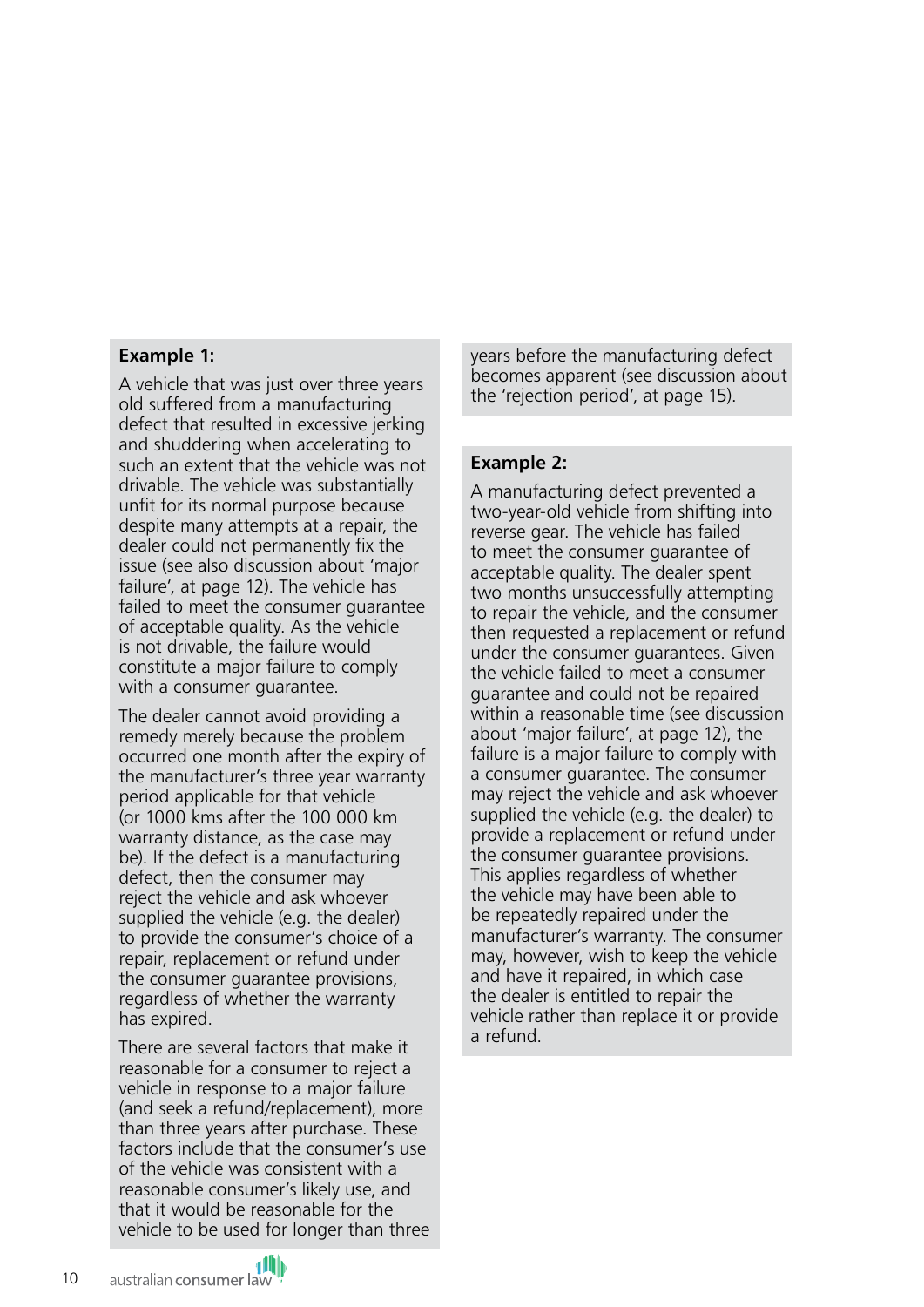As a matter of best practice, and also to minimise the risk of contravening the provisions of the ACL, which prohibit misrepresentations and misleading or deceptive conduct (e.g. where the consumer has requested a remedy under the consumer guarantees), you should also:

- when providing a remedy, make it clear to the consumer when you are providing remedies under the consumer guarantee provisions rather than simply describing such remedies as 'goodwill'
- when not providing a remedy, consider providing consumers with written reasons for refusing to provide a remedy under the consumer guarantee provisions.

# Acceptable quality

The test for acceptable quality is whether a reasonable consumer, fully acquainted with a vehicle's condition (including any defects) would find it:

- fit for all the purposes for which vehicles of that kind are commonly supplied
- acceptable in appearance and finish
- free from defects
- safe
- durable.

This test takes into account:

- the nature of the vehicle, for example:
	- a new vehicle would be expected to last longer than a used vehicle
	- a dedicated four-wheel-drive vehicle may have a higher standard for offroad use than a 'soft off-roader'
- a high-performance vehicle may require more maintenance to keep up its performance level
- the price of the vehicle, for example, a consumer may reasonably expect a top-of-the-range model in a particular vehicle class to be more durable than a cheaper competing model in the same class
- representations made about the vehicle; for example, in any advertising, on the manufacturer's or dealer's website or in the vehicle manual
- anything the dealer told the consumer about the vehicle before purchase
- any other relevant facts, such as the way the consumer has driven or used the vehicle.

The guarantee of acceptable quality does not apply if:

- the dealer alerts the consumer to the defect in the vehicle before the consumer agrees to the purchase
- the consumer examines the vehicle before buying and the examination should have revealed it was not of acceptable quality. The examination does not require the consumer to find hidden defects or ones that are difficult to detect; for example, engine, brake or gearbox faults, which may not be easily detected
- the consumer causes the vehicle to become of unacceptable quality or does not take reasonable steps to prevent the vehicle from becoming of unacceptable quality, for example, the consumer puts petrol in a diesel vehicle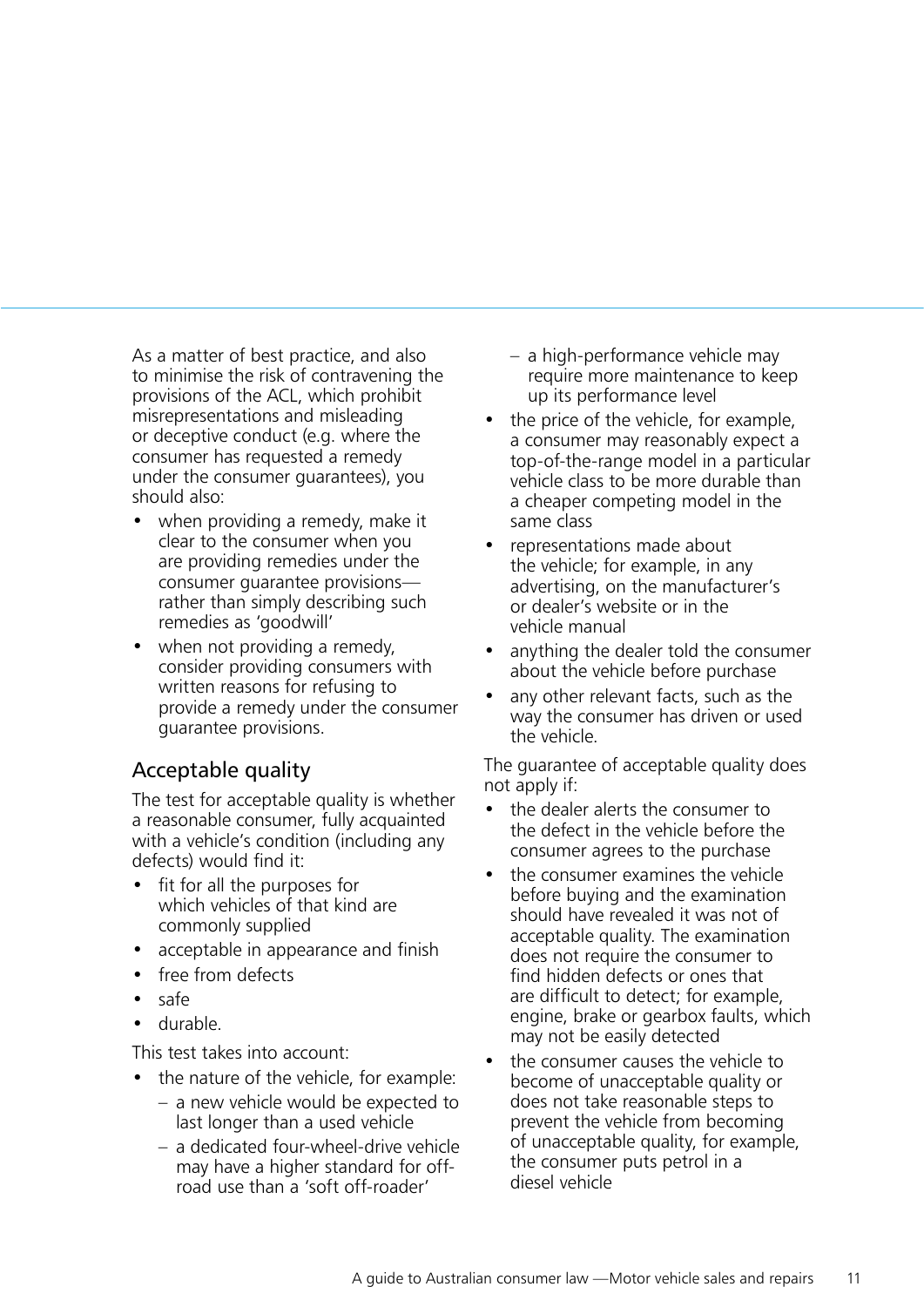the consumer uses the vehicle in an abnormal way. 'Abnormal' use has not been defined under the ACL. However, certain uses for vehicles will be inherently abnormal, for example, a small hatchback is not designed for towing a horse float. Information provided in the manufacturer's handbook and any other operating instructions may also be relevant.

# Major vs minor failures

When a vehicle fails to meet a consumer guarantee, your rights and your obligations to the vehicle owner depend on whether the failure is major or minor and whether you sold or otherwise supplied the vehicle to the consumer (e.g. see reference to 'supplier' in table 1 and table 2).

## Major failures

A major failure to comply with the consumer guarantees includes the following:

- a reasonable consumer would not have bought the vehicle if they had known about the full extent of the problem. For example, no reasonable consumer would buy a new vehicle with so many recurring faults that the vehicle has spent more time off the road than on it because several qualified repairers have been unable to solve the problem
- the vehicle is significantly different from the description, sample or demonstration model shown to the consumer. For example, a consumer orders a vehicle with a diesel engine after test-driving the demonstration model, but the vehicle delivered has a petrol engine
- the vehicle is substantially unfit for its normal purpose and cannot easily be made fit within a reasonable time. For example, the engine of a vehicle with a stated towing capacity of 3500 kgs and normally used for towing, has a design flaw that cannot be easily fixed which causes it to overheat when it tows a load of more than 2500 kgs
- the vehicle is substantially unfit for a purpose that the consumer told the dealer about, and cannot easily be made fit within a reasonable time. For example, a vehicle does not have enough towing capacity to tow a consumer's boat, despite the consumer telling the dealer the specifications required to tow the boat
- the vehicle is unsafe. What is 'unsafe' will depend on the circumstances of each case. For example, a vehicle has faulty brakes that cause the vehicle to require a significantly greater braking distance than would be safe for normal use.

When there is a major failure to comply with a consumer guarantee, the consumer can choose to:

• reject the vehicle and choose a repair, refund or an identical replacement (or one of similar type and value if reasonably available) from whoever supplied the vehicle (e.g. the dealer), or



12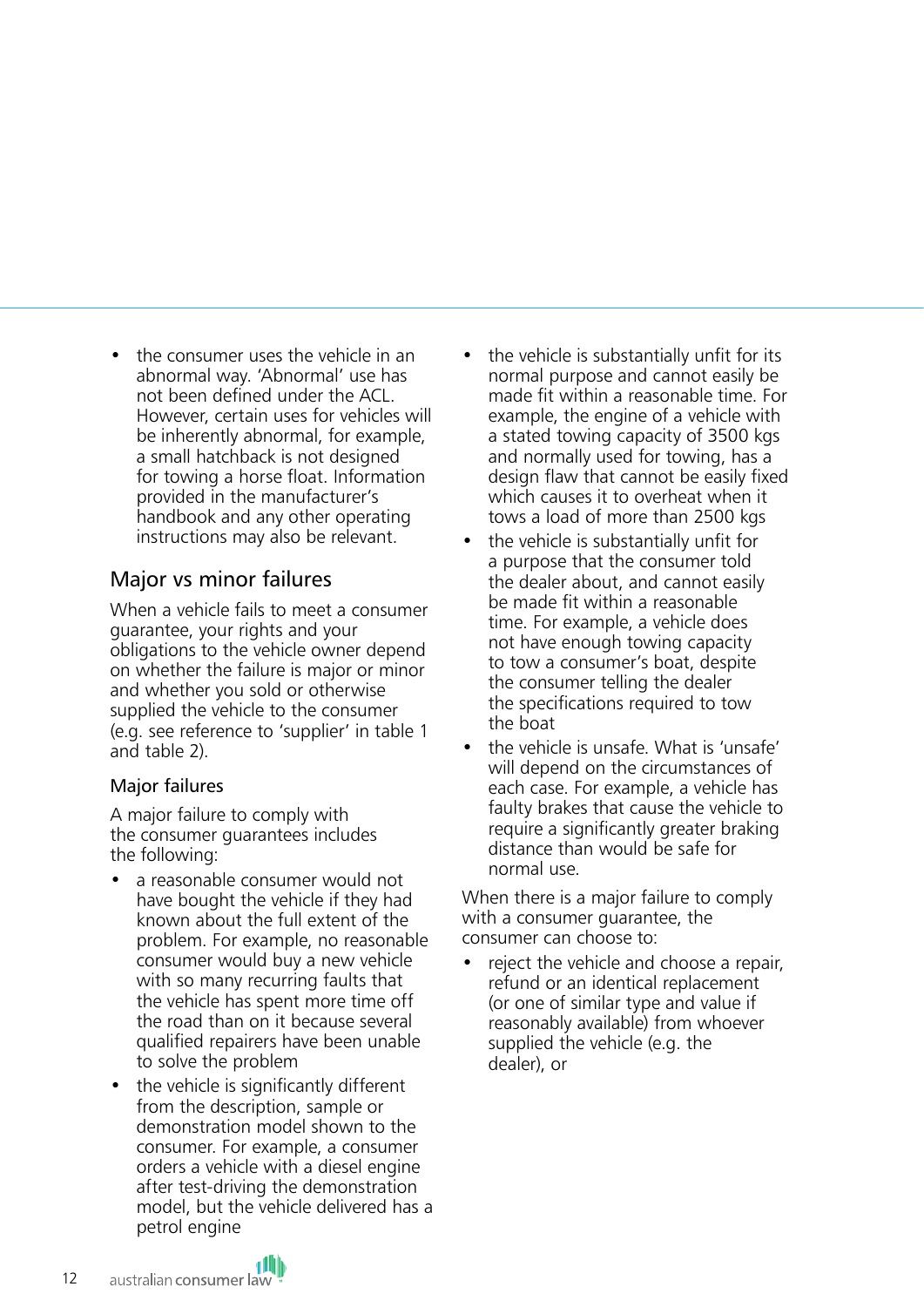• keep the vehicle and ask for compensation, from the dealer or the manufacturer, for any drop in its value caused by the failure of the vehicle to comply with a consumer guarantee, and compensation for any reasonably foreseeable loss suffered due to the failure of the vehicle to meet the consumer guarantees.

#### Additional guidance on criteria for determining a major failure

While examination of a vehicle will likely be required to identify the nature of a fault, the ACL does not require an involved process of diagnosis to determine if a vehicle's failure is 'major'. You should approach consumer claims for remedies from the perspective of whether a reasonable consumer would have bought the vehicle if they had known of the full nature and extent of the failure at the time of purchase. In particular:

- if a manufacturing defect causes a vehicle to become immobile and not drivable, and this defect cannot be easily repaired with the result that the vehicle is not able to be used within a reasonable time, this is likely to constitute a major failure to comply with the consumer guarantee of acceptable quality
- where a vehicle experiences multiple minor failures which necessitate multiple or repeated repairs with the result that the vehicle cannot be used by the owner for unreasonable periods of time (e.g. because the vehicle is not in the owner's possession), this is likely to constitute a major failure to comply with the consumer guarantee of acceptable quality.

## **Example 1:**

Within the first 60 days after purchase, a manufacturing defect caused a vehicle to become immobile and not drivable, and the dealer was unable to repair the vehicle within a reasonable number of days. The vehicle is unlikely to meet the consumer guarantee of acceptable quality, and a reasonable consumer is unlikely to have bought a vehicle if they had known the vehicle would develop such serious defects shortly after purchase. Therefore, the failure is likely to be a major failure of the vehicle to comply with the consumer guarantee of acceptable quality.

## **Example 2:**

Shortly after purchase, a manufacturing defect caused a vehicle to develop excessive noisiness. During each attempted repair, the vehicle was not able to be used by the consumer for extended periods (e.g. because the vehicle was not in the owner's possession), for a combined period of five weeks. The vehicle is unlikely to meet the consumer guarantee of acceptable quality, and moreover, a reasonable consumer is unlikely to have bought a new vehicle if they had known the full extent of the vehicle's problems. Therefore, the failure is likely to be a major failure of the vehicle to comply with the consumer guarantee of acceptable quality.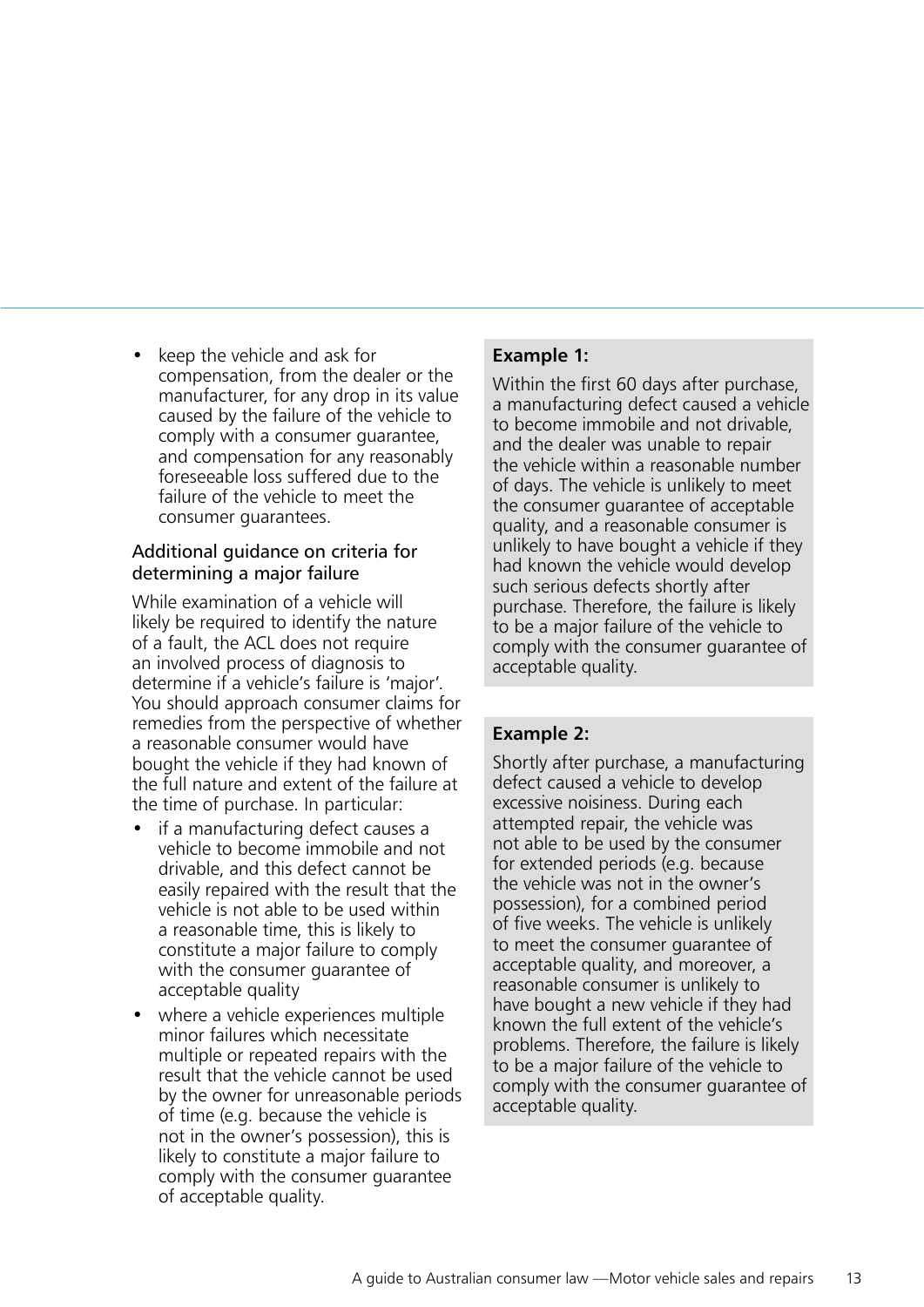#### **Example 3:**

A vehicle is approximately three years old. During the three years, a few relatively minor issues have occurred. Firstly, after about one year, a piece of interior trim came loose and the dealer was able to repair it. After about two years the satellite navigation system developed a glitch, which the dealer was easily able to fix with a software update. At three years of age, the boot latch broke, which the dealer was able to quickly and easily replace. Each issue was able to be easily repaired, and the vehicle was able to be used normally. Therefore, even though each individual failure is likely to be a minor failure of the vehicle to comply with the consumer guarantee of acceptable quality, these failures, which occurred over a three-year timeframe and do not reflect a recurrent or systemic issue, do not constitute a major failure.

#### Minor failures

Minor failures to comply with the consumer guarantees of acceptable quality or fitness for purpose include those where a vehicle has a fault that significantly affects its operation, but can be fixed within a reasonable time. For example:

- a vehicle where the windscreen wipers stop working
- a vehicle fault that can be rectified with a software update
- a vehicle with a small fault in its transmission, which the manufacturer can quickly resolve by, for example, replacing the entire transmission rather than repairing only the faulty component.

A minor failure does not initially allow the consumer to reject the vehicle and demand a refund, replacement or compensation for the difference in value—even if the vehicle is immobile and not drivable for a short period of time (e.g. several days).

#### **Example:**

A consumer buys a new vehicle, and it soon develops a slight rattling noise that does not interfere with its normal operation. The consumer returns the vehicle to the dealer, who inspects it, determines the cause of the noise and offers to repair it in two days. The consumer refuses this offer and demands a refund, claiming a major failure to comply with the guarantee of acceptable quality. However, in these circumstances, the fault would most likely be considered a minor failure, if capable of being fixed within a reasonable time. The dealer would not have to offer a refund in this case.

When the failure to comply with a consumer guarantee is minor, you are not held to repairing it. You can choose between providing a repair or offering the consumer a refund or an identical replacement (or one of similar value if reasonably available).

If you have identified a minor failure, but have not been able to fix it within a reasonable time, the consumer can choose to get the job done elsewhere and charge you the reasonable costs of this repair or can treat the failure as major. This applies even if the delay is due to unavailability of parts. See 'Inability to repair within a reasonable time' on page 16.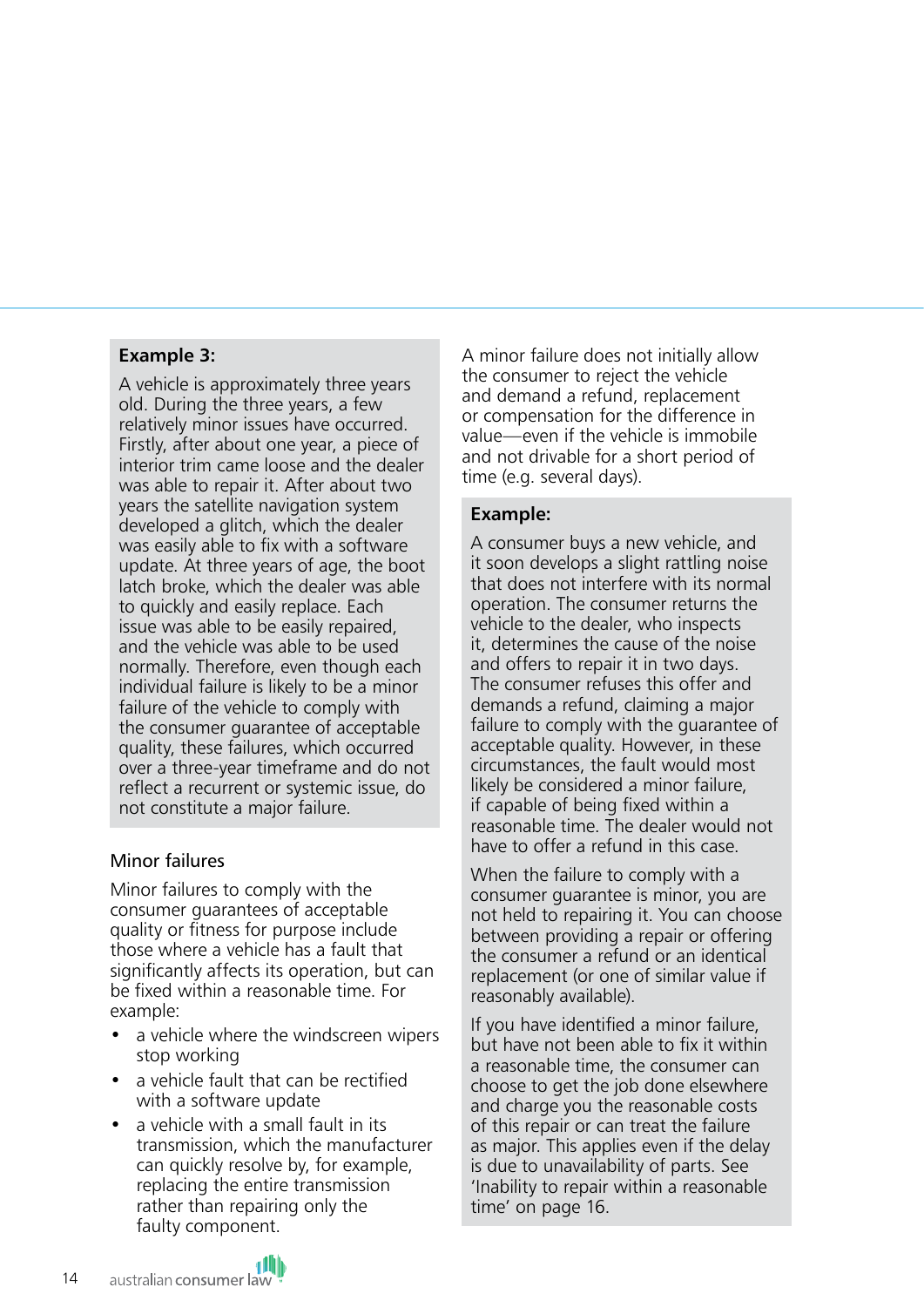### Major failure—when consumers are not entitled to reject goods

A consumer cannot reject a vehicle if the:

- rejection period has passed
- consumer has lost, destroyed or disposed of the vehicle
- vehicle was damaged after being delivered to the consumer
- vehicle, part or component has been attached to, or incorporated in, some other property and cannot be detached without damaging it
- consumer has caused the problem through their own action or inaction—see 'Abnormal use'.

The 'rejection period' is the period commencing from the time a consumer bought a vehicle, during which it would be reasonable to expect a problem to appear.

The length of a vehicle's 'rejection period' is yet to be the subject of significant judicial consideration, however, there is nothing in the ACL to suggest that its application is related to the concept of warranties. It is therefore entirely possible that the warranty period can end before the rejection period ends. It is also possible that a latent defect does not become 'apparent' until it has been identified and diagnosed. In determining whether the rejection period has passed, it is relevant to consider the:

- type of vehicle
- way in which the consumer is likely to use it
- length of time, and amount of use, that would reasonably be expected to elapse before the problem becomes apparent.

#### Abnormal use

Vehicles are not expected to be indestructible; a consumer's use of a vehicle can affect its durability.

The guarantee of acceptable quality will not apply if the consumer:

- uses a vehicle abnormally
- causes the quality of a vehicle to become unacceptable
- fails to take reasonable steps to avoid the quality becoming unacceptable.

The law does not define 'abnormal use'. However, examples of abnormal use would include:

- a soft-top vehicle is left out in the rain with its roof open, resulting in damage to the interior
- a two-wheel drive vehicle being consistently driven in lower traction over rough surfaces that are better suited for four-wheel-drive vehicles.

There is a difference between damage caused by abnormal use, and gradual deterioration (also called 'wear and tear') caused by a consumer's normal use of a vehicle. Wear and tear involves the eventual wearing out of parts to the point where they no longer work, as well as such things as scuffing, scratching or discolouration that would predictably occur over time when the vehicle is used normally. Normal wear and tear is not a minor or major failure.

If a consumer uses a vehicle normally, and its condition deteriorates faster or to a greater extent than would usually be expected, then the vehicle may have failed to meet the guarantee of acceptable quality and the consumer may be entitled to a remedy.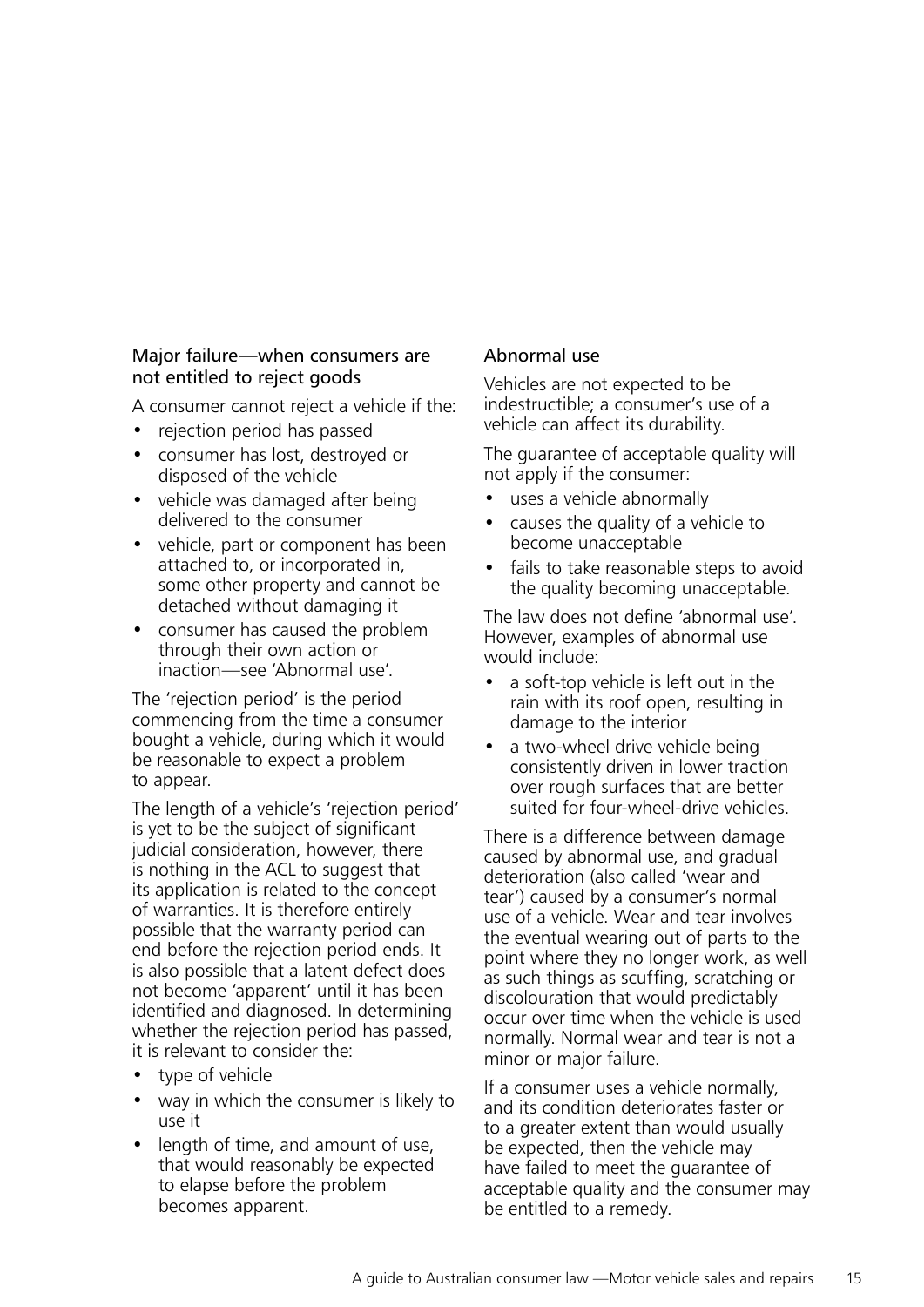#### **Example:**

A consumer buys a new vehicle, and takes due care to maintain the condition of the vehicle's exterior. One year after purchase the dealer conducts a routine service and determines the vehicle needs to be repainted to prevent the onset of rust. The dealer cannot refuse to repaint the vehicle by claiming the consumer's use of the vehicle was abnormal.

#### Inability to repair within a reasonable time

A reasonable repair time, for the purpose of determining whether a fault is major, is assessed taking into account the nature of the problem and the difficulty in identifying it. Otherwise, the assessment is on the basis of all things being normal or equal; for example, that parts are available.

A failure that is initially assessed as minor but which is not fixed within a reasonable time, for example, because parts subsequently become unavailable, or because of any other reason beyond your control) gives the consumer the right to reject the vehicle. If multiple repair attempts are required to remedy a single minor failure, which is indicative of a systemic problem, you should consider the combined length of all the repair attempts (and not the individual length of each repair in isolation), when deciding if the repair time is 'reasonable'.

Similarly, if multiple repair attempts are required to remedy different types of minor failure, this may ultimately constitute a major failure of the guarantee of acceptable quality, for example if a reasonable consumer fully

acquainted with the combined length of those repair attempts would not have acquired the vehicle. If you initially consider the fault can be repaired within a reasonable time, the consumer must give you a chance to do so.

#### **Example 1:**

A two year old vehicle suffered from a manufacturing defect that caused the engine (and vehicle) to seize. The dealer initially assessed the repair as taking a day or two but despite the dealer's best attempts, the vehicle was unable to be repaired within five weeks. This indicates that the fault was not one that could be fixed within a reasonable time, there was a major failure to comply with the consumer guarantees, and the consumer was entitled to reject the vehicle under the consumer guarantees.

#### **Example 2:**

An 18-month-old vehicle had an intermittent electrical fault that caused a warning light to activate from time to time. The consumer accepted that the fault was minor and asked the dealer to repair it, but the warning light did not activate while the vehicle was in for repair, so it was not possible to identify the cause of the problem. The consumer returned the vehicle for a second and third attempted repair, and the dealer was eventually able to identify and repair the fault. The consumer was not entitled to reject the vehicle, as the time taken to remedy the fault was reasonable when the nature of the fault was taken into account.

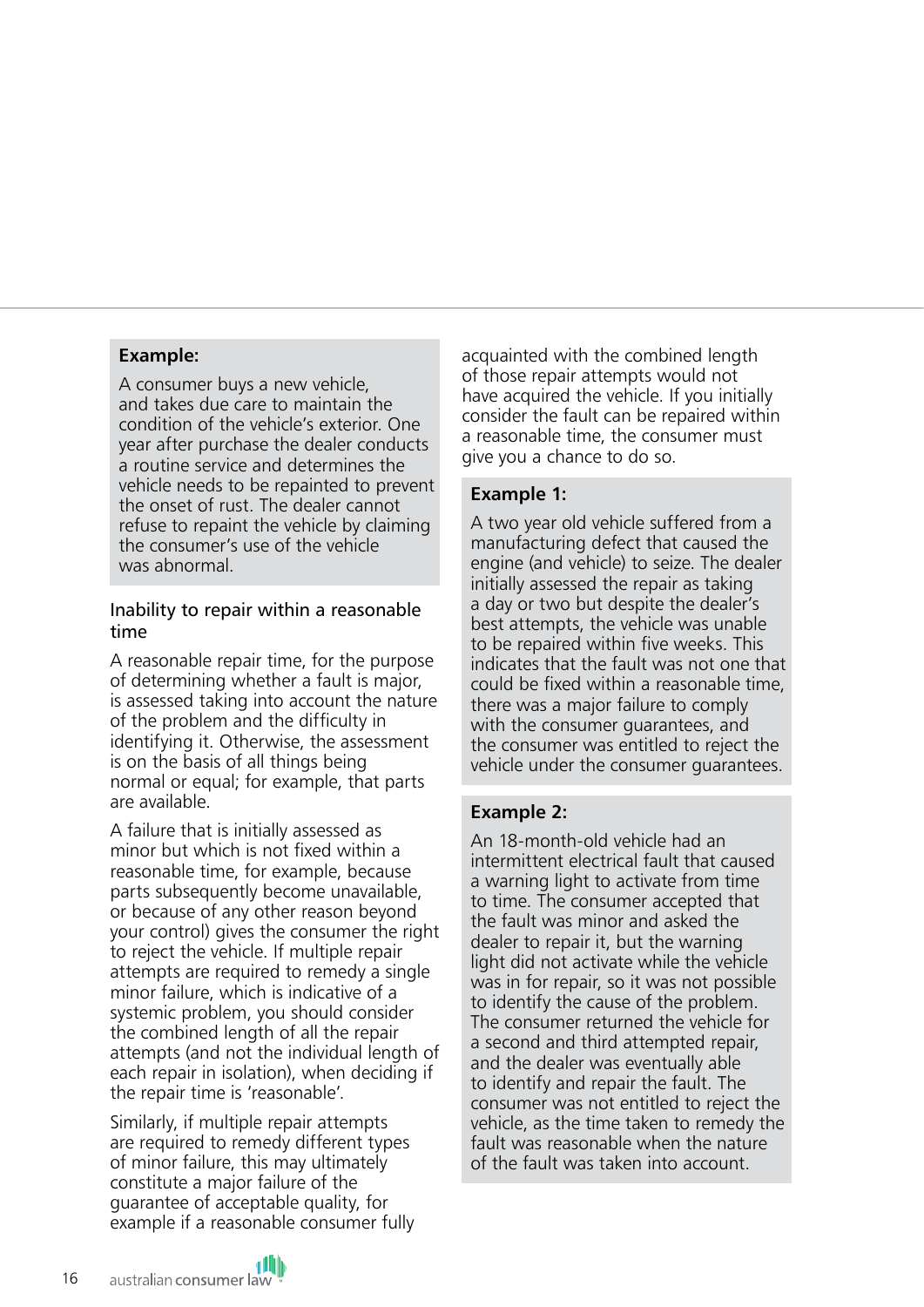# Change of mind

You do not have to give a refund when a consumer simply changes their mind about a vehicle; for example, they no longer like it, or they found it cheaper elsewhere.

However, you can choose to have a policy to offer a refund, replacement or credit note when a consumer changes their mind over and above your statutory obligations. If so, you must abide by this policy.

State or territory laws may have a mandatory cooling-off period for vehicles purchased from licensed dealers.

### Dealer's right to seek reimbursement from a manufacturer

Where a consumer asks a dealer to deal with a problem where a vehicle:

- is not of acceptable quality, or
- does not match a description provided by or on behalf of the manufacturer, or
- is not fit for a purpose made known to the manufacturer either directly or through you as the dealer

and in dealing with that problem in accordance with the dealer's legal obligations the dealer incurs costs, the manufacturer must reimburse the dealer for the costs that the dealer properly incurs.

The dealer has three years to ask the manufacturer for reimbursement, from the date that:

the dealer fixed any legitimate problems with the consumer's vehicle, or

the consumer took legal action against the dealer.

The amount can include any compensation paid to the consumer for reasonably foreseeable consequential losses. For more information on consequential loss, refer to *Consumer guarantees: a guide for business and legal practitioners*, available from the [Australian Consumer Law website](http://consumerlaw.gov.au/)**.**

Manufacturers cannot contract out of this obligation to reimburse dealers. However, dealers and manufacturers can make an agreement about what they will each cover, as this does not affect the consumer's rights.

#### Additional guidance about dealer's right to seek reimbursement from the manufacturer

You have the statutory right to recover from manufacturers the costs of remedies incurred in meeting the buyer's rights under relevant consumer guarantees (namely the consumer guarantees as to acceptable quality, description provided or being fit for disclosed purpose), where the manufacturer was responsible for the failure. Your right to be indemnified by the manufacturer is not conditional on getting prior approval from the manufacturer for the remedy.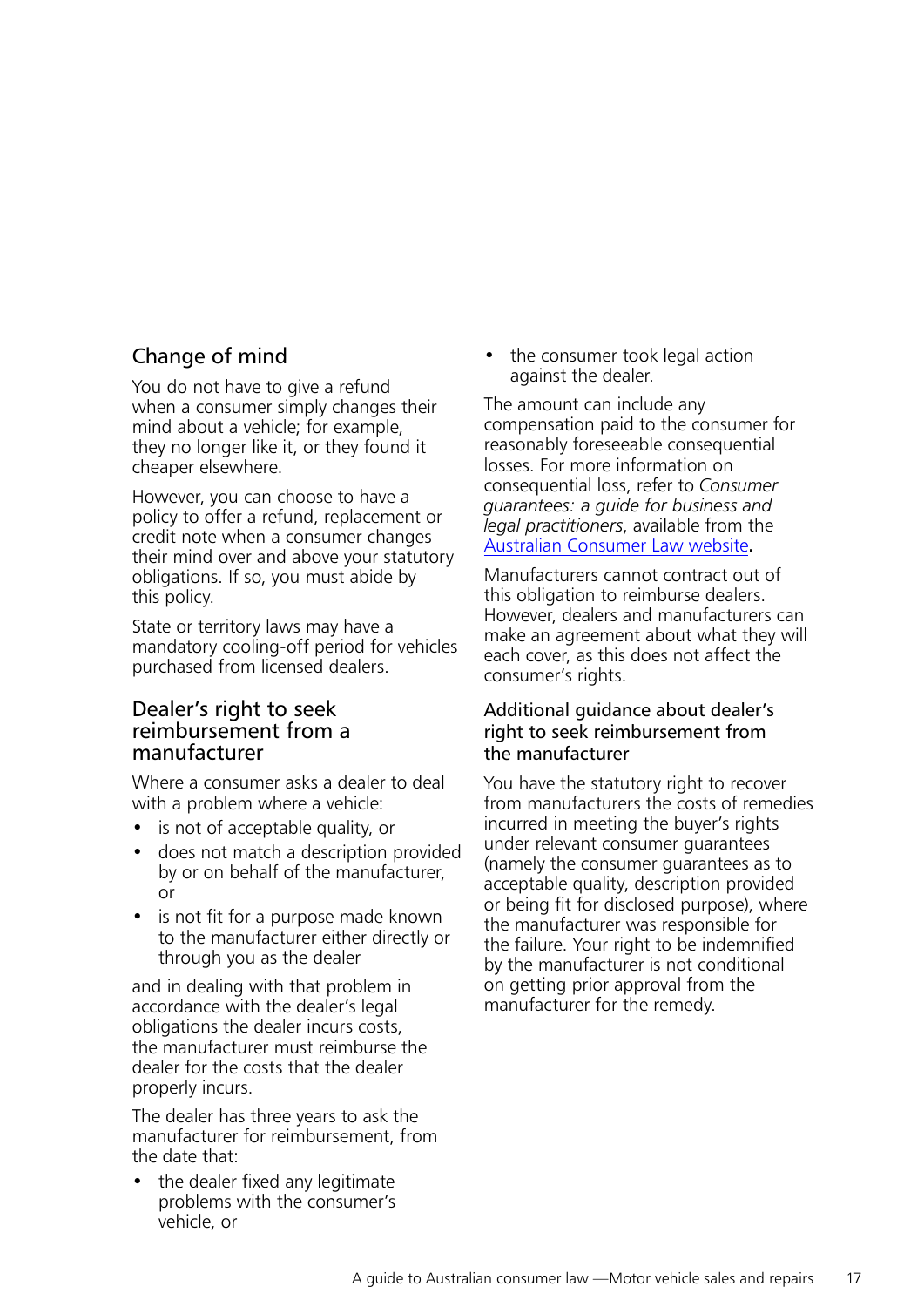If you are obliged by your contracts with manufacturers to obtain pre-approval for repairs under warranty (e.g. if the cost of the repair is above a specified threshold), the manufacturer's approval should not be delayed unreasonably, as consumers also have a statutory right for services to be provided within a reasonable time. If you take too long to fix the problem (e.g. because you are waiting for the manufacturer's pre-approval) the consumer can get someone else to fix the problem and ask you to pay reasonable costs, and if the delay amounts to a 'major' failure, the consumer can demand that you refund or replace the vehicle.

Note also that the dealer's 'cost incurred' in replacing the defective vehicle can be reduced by the amount the dealer obtains when re-selling the defective vehicle (assuming the defective vehicle can be repaired and made compliant with the guarantee of acceptable quality most importantly with regards to safety). In such circumstances, the 'cost incurred' can be properly calculated when the dealer repairs and re-sells the defective vehicle—so the cost incurred will be the cost of the refund or replacement vehicle and any costs associated with repairing the defective vehicle, less the amount the dealer obtains on the re-sale of the repaired defective vehicle.

#### **Example 1:**

During a repair under warranty, a dealer replaced a vehicle's engine control unit in accordance with manufacturer guidance about a defect in that vehicle model, which was in breach of the consumer guarantee of acceptable quality. The dealer's agreement with the manufacturer contractually obliged the dealer to obtain pre-approval for any repairs under warranty above a certain monetary threshold, which would in this case include replacing the engine control unit. However, the manufacturer unreasonably delayed its pre-approval for the repair, so the dealer decided to repair the vehicle and replace the engine control unit under the consumer guarantee provisions. The manufacturer was legally obliged to indemnify the dealer for providing a remedy under the ACL.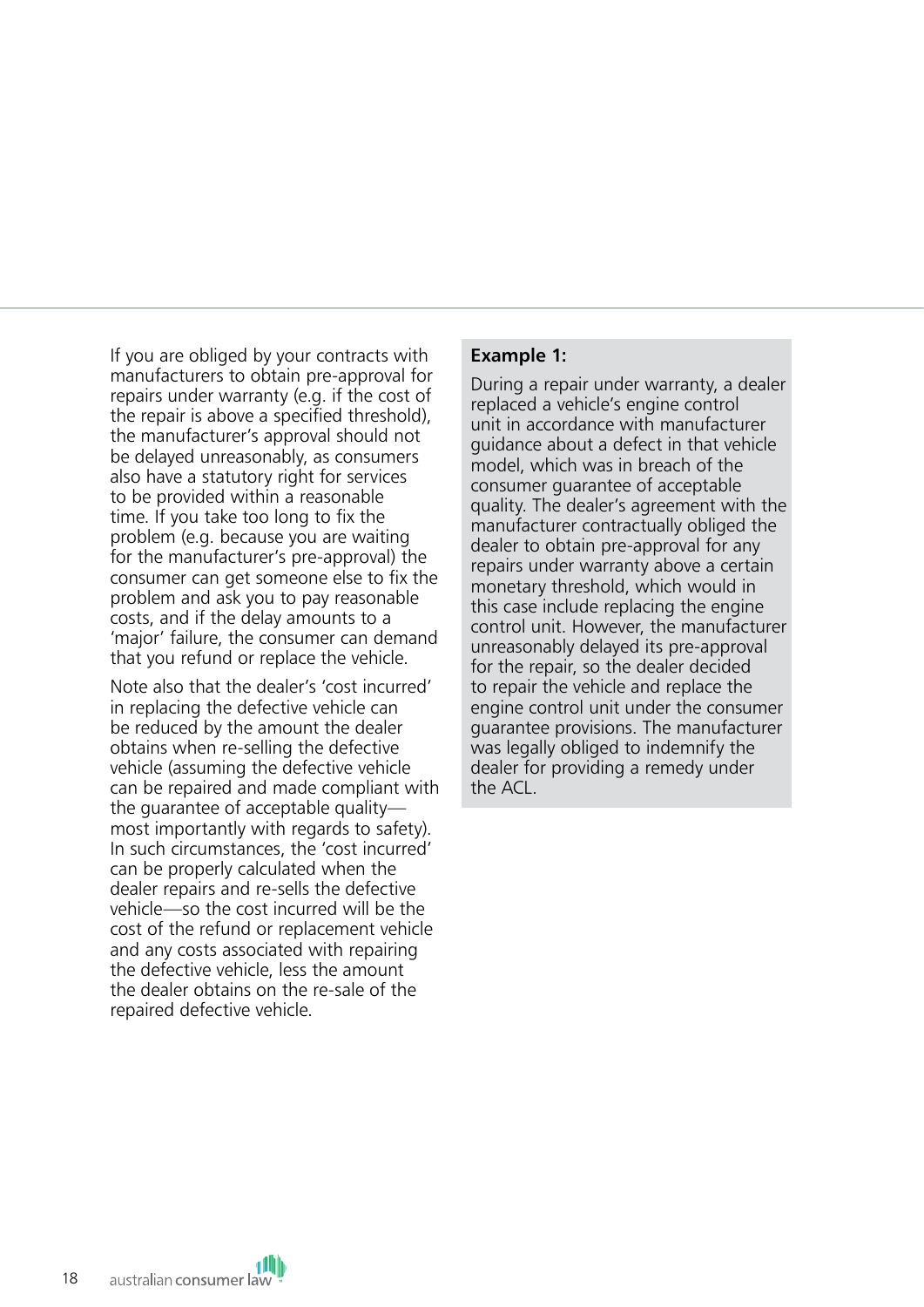#### **Example 2:**

Shortly after the expiration of a vehicle's three-year/100 000 km warranty period, an electrical fault, which was a manufacturing defect, caused a fire in the engine bay, and then the vehicle burst into flames. This constituted a major failure to comply with the consumer guarantee of acceptable quality under the ACL. Although the dealer was obliged, under its contract with the manufacturer, to obtain the manufacturer's pre-approval before providing a remedy (because the warranty period had expired), the dealer granted the consumer's request for a replacement, due to a breach of the consumer guarantee as to acceptable quality. The dealer had a statutory right to be reimbursed by the manufacturer for the reasonable cost of replacing the defective vehicle.

# Product recalls

You may need to recall a vehicle if it is unsafe, non-compliant with a mandatory standard or subject to a ban. Recalls are usually initiated by a business but a responsible Commonwealth, state or territory minister can also order a recall.

The purpose of a recall is to prevent injury by removing the hazard and offer affected consumers a remedy in the form of a repair, replacement or refund.

A product that is safe now may pose an injury risk in the future. A supplier should recall goods as soon as any present or future injury risk is identified.

A product may be recalled for a variety of reasons, and product safety recalls operate independently from the consumer guarantees provided

under the ACL. Separate to any remedy offered under a recall, consumers have rights under the consumer guarantees. Under the ACL, businesses that supply goods must guarantee that they are of acceptable quality, including that they are safe, regardless of any warranties that come with those goods.

A recall remedy may be consistent with the consumer guarantees obligations, though a recalled good is not automatically deemed to be unsafe under the consumer guarantees.

In the instance of a major failure, a consumer can assert their rights and ask the supplier for a refund or replacement. If an agreement cannot be reached between the consumer and the supplier, the consumer can make an application for consideration by an administrative tribunal.

Suppliers are able to contact the National Exchange of Vehicle and Driver Information System (NEVDIS) when they submit a vehicle recall notification. NEVDIS records vehicle identification number (VIN) data and can provide the last known address of a registered vehicle.

The Department of Infrastructure, Regional Development and Cities is responsible for monitoring vehicle recalls. You must notify the Department if you know that a vehicle, part, accessory or service may have a safety-related defect.

For more information, refer to:

the Department of Infrastructure. [Regional Development and Cities](https://infrastructure.gov.au/vehicles/)  [website](https://infrastructure.gov.au/vehicles/), for information on vehicle standards and safety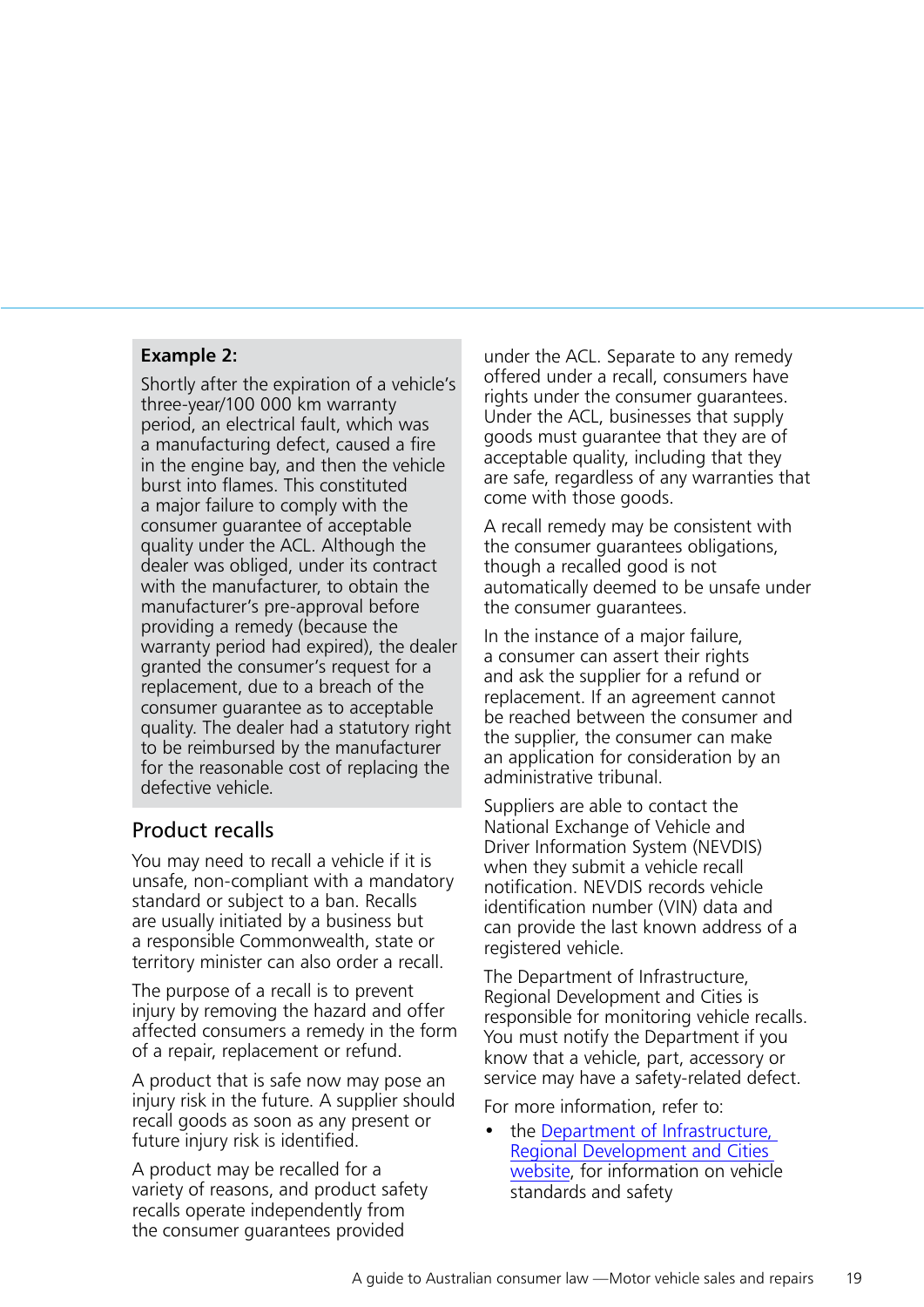- *Consumer product safety: a guide for businesses and legal practitioners*, available from the [Australian](http://consumerlaw.gov.au/)  [Consumer Law website](http://consumerlaw.gov.au/)
- the [Consumer Product Safety Australia](https://www.productsafety.gov.au/)  [website](https://www.productsafety.gov.au/), where you can register to receive automatic alerts whenever a new recall is listed.

## **Warranties**

#### Warranties against defects or 'manufacturer's warranty'

You, or the vehicle manufacturer, may provide a warranty that promises consumers that:

- products (such as vehicles) or services will be free from defects for a certain period of time
- defects will entitle the consumer to repair, replacement, refund or other compensation.

This is called a 'warranty against defects', also commonly called a 'manufacturer's warranty'.

## **Example:**

A consumer buys a vehicle that comes with a manufacturer's warranty. The warranty says the manufacturer will repair the vehicle at no cost if it has a mechanical failure within three years of the purchase date.

A warranty against defects document must meet a number of requirements, including that it:

• contains the mandatory text: 'Our goods come with guarantees that cannot be excluded under the ACL. You are entitled to a replacement or refund for a major failure and compensation for any

other reasonably foreseeable loss or damage. You are also entitled to have the goods repaired or replaced if the goods fail to be of acceptable quality and the failure does not amount to a major failure.'

- is expressed in a transparent way in plain language, legible and presented clearly
- prominently states the warrantor's name, business address, phone number and email address (if any)
- sets out relevant claim periods or procedures.

Warranties against defects may set out requirements that consumers must comply with. For example, a warranty against defects on a vehicle may require the consumer to ensure any servicing is carried out:

- by qualified staff
- according to the manufacturer's specification
- using appropriate quality parts where required.

If you wish to seek to restrict a consumer's freedom to choose, for example, who they use as a repairer, you should get legal advice on the prohibitions on 'exclusive dealing' found in the *Competition and Consumer Act 2010*. Exclusive dealing broadly involves a trader imposing restrictions on a person's freedom to choose with whom, in what or where they deal. For more information, see 'Exclusive dealing notifications' on the [Australian Competition and Consumer](https://www.accc.gov.au/)  [Commission \(ACCC\) website](https://www.accc.gov.au/)**.**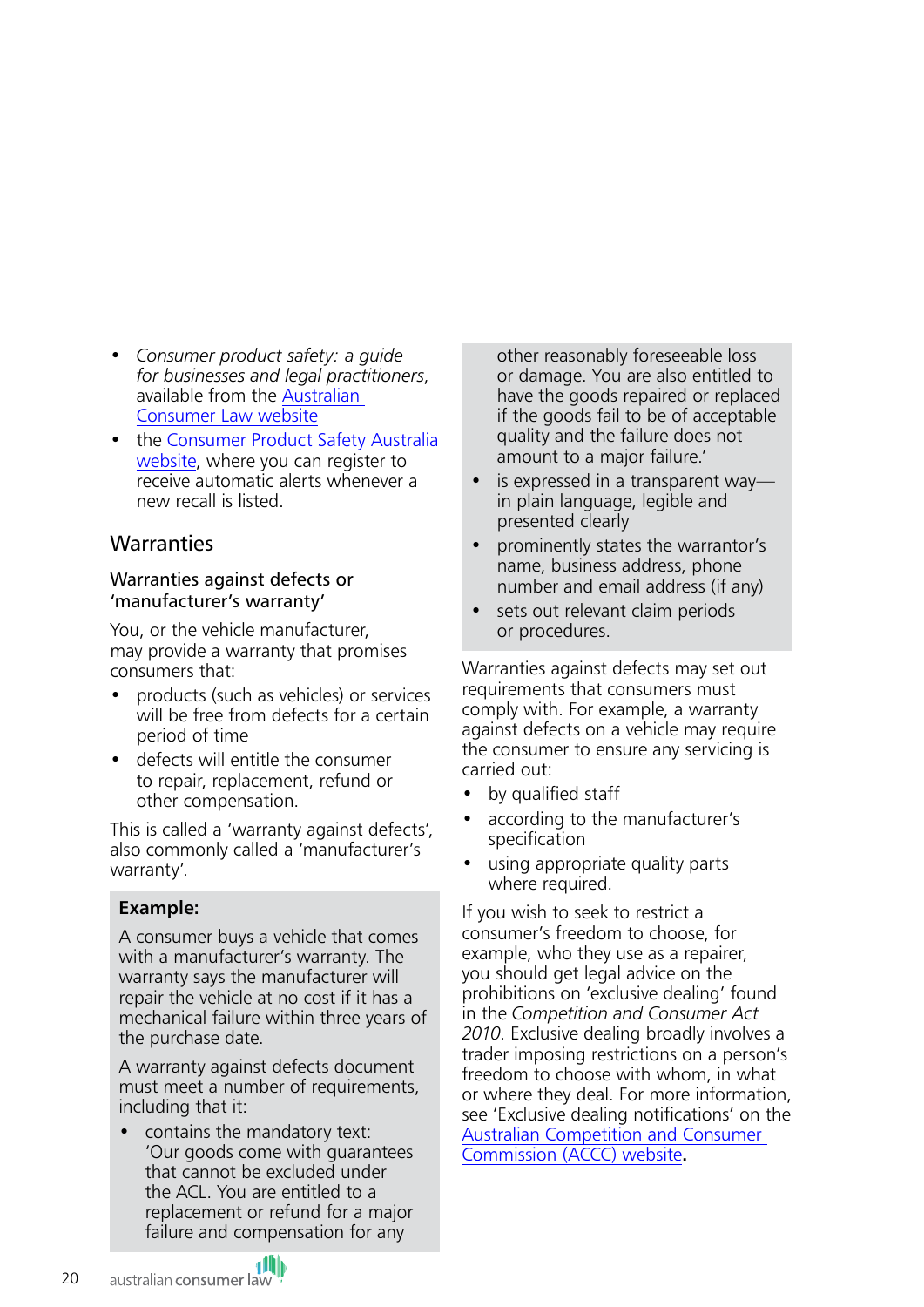#### Warranty start date

You need to be clear about the date that your warranty commences, particularly in circumstances where a sale is recorded, or a vehicle is registered or otherwise in use before it has been purchased by a consumer. This can be the case in instances such as the use of and subsequent sale of demonstrator vehicles and can cause a vehicle's warranty to commence before the vehicle is purchased by a consumer. If the vehicle's warranty starts before the consumer buys the vehicle, you should disclose this to the consumer at the time of purchase.

#### Express warranties

An express warranty is different from a warranty against defects or 'manufacturer's warranty'. As one of the consumer guarantees, vehicles must satisfy any extra promises—'express warranties'—you or a manufacturer has made about them.

An express warranty focuses on a promise or promises, for example, about what the vehicle will look like, will do (or is capable of doing) and for how long.

Sometimes a warranty against defects may contain an express warranty.

#### **Example:**

When a consumer buys a utility vehicle, the written warranty (the warranty against defects) states that the tray can hold up to 1000 kgs, or if not, the tray will be replaced. This is an express warranty about what the vehicle can do. If the tray breaks after a load weighing 500 kgs is placed on it, the consumer can insist that the express warranty contained in the warranty against defects be honoured (i.e. a replacement tray). If not, they will be entitled to a remedy.

#### Extended warranties

An extended warranty offered at the point of sale or at the end of a manufacturer's warranty extends the coverage provided in the original manufacturer's warranty, usually at an additional cost.

The consumer guarantees provide rights to consumers that exist despite anything the dealer or manufacturer may say or do. Extended warranties are optional. They are in addition to, and do not replace, the consumer guarantees.

If you are selling extended warranties, you need to ensure that you are offering something of value to the consumer something that does not simply mirror consumers' rights under the law as this may be misleading.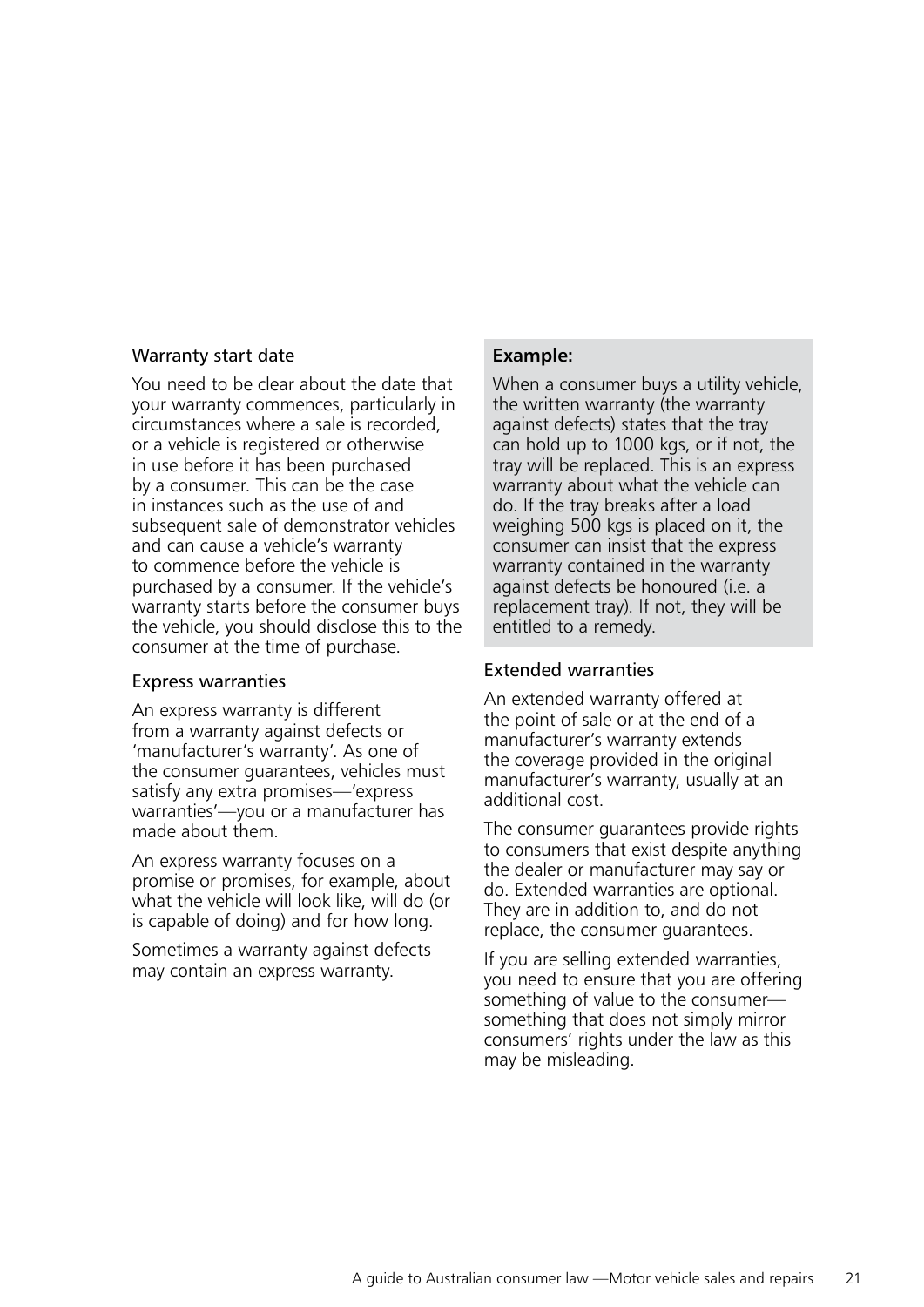You must not:

- pressure consumers to buy an extended warranty
- tell a consumer that an extended warranty provides them with additional protections when such a warranty does not provide them with any benefits above and beyond their consumer guarantees rights.

When selling extended warranties, you should explain to the consumer what an extended warranty would provide, over and above the consumer's rights under the consumer guarantees.

Extended warranties may set out requirements that consumers must comply with. For example, an extended warranty on a vehicle may require the consumer to ensure any servicing is carried out:

- by qualified staff
- according to the manufacturer's specification
- using appropriate quality parts where required.

If you wish to seek to restrict a consumer's freedom to choose, for example, who they use as a repairer, you should get legal advice on the prohibitions on 'exclusive dealing' found in the *Competition and Consumer Act 2010*. Exclusive dealing broadly involves a trader imposing restrictions on a person's freedom to choose with whom, in what or where they deal. For more information, see 'Exclusive dealing notifications' on the [ACCC website](https://www.accc.gov.au/)**.**

#### Warranties and consumer guarantees

A warranty does not change your responsibilities under the ACL. The consumer guarantees apply in the same way regardless of whether a vehicle is covered by a manufacturer's warranty, an express warranty or an extended warranty, or whether those warranties have expired.

## Used vehicles

#### Statutory warranties on used vehicles

State and territory motor car trader licensing laws require you to provide a statutory warranty on used vehicles that meet particular criteria. These warranties are in addition to the consumer guarantees.

For example, see s. 54 of Victoria's *Motor Car Traders Act 1986*, which provides that, subject to certain provisions, when a person buys a secondhand vehicle from a dealer that was manufactured not more than 10 years before the date it was sold and has been driven for less than 160 000 kms, that person has a particular statutory warranty that defects will be repaired or otherwise made good.

After a statutory warranty has expired, the consumer may still have rights to a remedy under the ACL if there is a problem with the vehicle. However, the level of protection will depend on things such as the vehicle's age and condition.

For more information on statutory warranties that apply to your business, check with your state or territory consumer protection agency or licensing authority.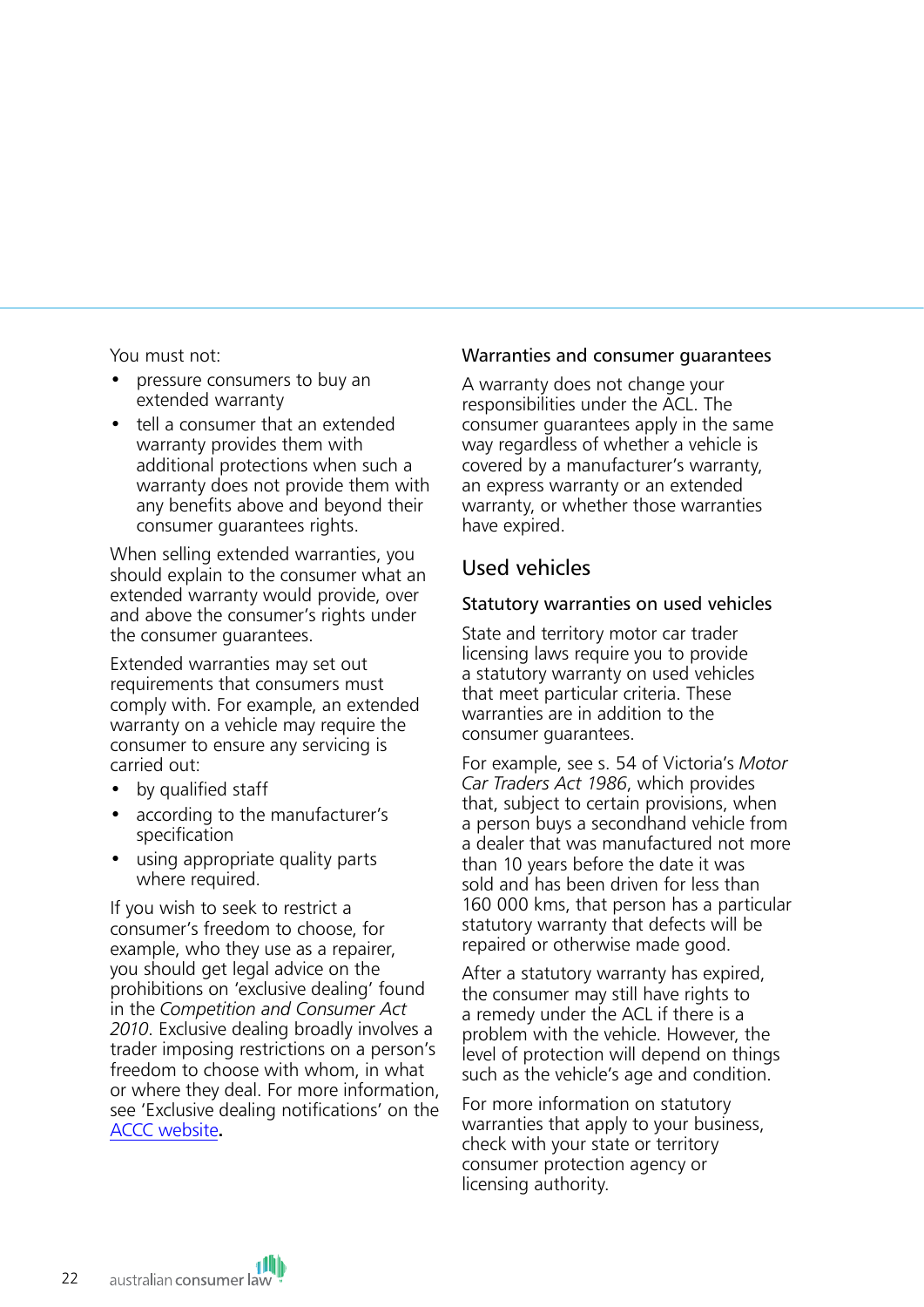#### Used vehicles not covered by statutory warranties

Even if a used vehicle sold by a licensed trader is not covered by a statutory warranty, it will still be covered by the consumer guarantees.

#### **Example:**

A consumer buys a used four-wheeldrive vehicle which is not covered by a statutory warranty in the state or territory where the dealer is licensed as it has travelled too many kilometres. However, it is a top-of-the-range vehicle and is only three years old, so when the engine seizes three months after purchase due to a manufacturing defect, rendering the vehicle immobile and not drivable, this is likely to be a failure to meet the guarantee of acceptable quality under the ACL and the dealer should provide an appropriate remedy.

## Remedies available for a failure to meet the consumer guarantees relating to vehicles

Under the ACL, there are numerous remedies available when the consumer guarantees that apply to new and used vehicles sold to a consumer haven't been met. Table 2 outlines the automatic, statutory consumer guarantees relating to the supply of vehicles.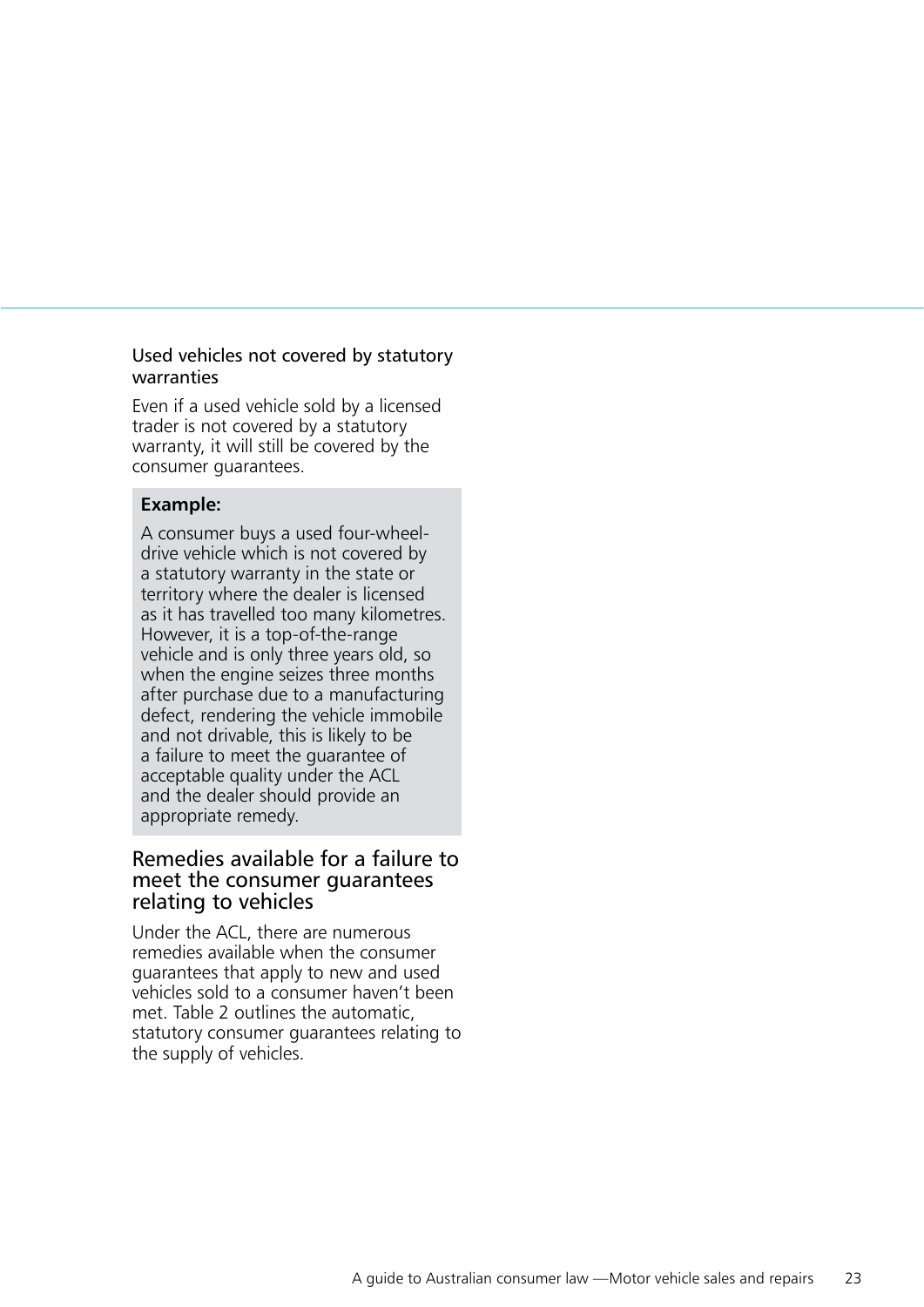## **Table 2: Outline of remedies for consumer guarantees relating to vehicles**

| <b>Type of failure</b>                                                                                                                                                                                                                                                                                                                                                                                                                                                                                                                                                                                                                                                               | The remedy that is available                                                                                                                                                                                                                                                                                                                                                             |  |
|--------------------------------------------------------------------------------------------------------------------------------------------------------------------------------------------------------------------------------------------------------------------------------------------------------------------------------------------------------------------------------------------------------------------------------------------------------------------------------------------------------------------------------------------------------------------------------------------------------------------------------------------------------------------------------------|------------------------------------------------------------------------------------------------------------------------------------------------------------------------------------------------------------------------------------------------------------------------------------------------------------------------------------------------------------------------------------------|--|
| Major failures<br>These cannot be fixed or are too difficult<br>to fix within a reasonable time. A failure<br>is major if:<br>a reasonable consumer who was fully<br>aware of the nature and extent of the<br>failure would not have bought the<br>vehicle, part or service, or<br>the failure prevents the consumer<br>from using the vehicle, part or service<br>for the purpose that vehicles, parts<br>or services of that kind are commonly<br>supplied for (or for a purpose they<br>disclosed to the supplier before<br>purchasing), and it cannot be fixed<br>within a reasonable time, or<br>the vehicle, part or service is unsafe<br>٠<br>or creates an unsafe situation. | The <b>consumer</b> chooses between<br>a repair, replacement or refund, or<br>compensation for the drop in value of<br>the vehicle or part from the supplier.*<br>The consumer may also recover<br>٠<br>damages from the supplier for any<br>loss or damage they suffer.                                                                                                                 |  |
| <b>Minor failures</b><br>These can normally be fixed or resolved<br>in a reasonable amount of time.                                                                                                                                                                                                                                                                                                                                                                                                                                                                                                                                                                                  | The supplier* chooses between a repair,<br>replacement or refund.<br>Repairs must be done within a<br>reasonable time and without charge.<br>- If not, the consumer can request<br>a free replacement or refund, or<br>repair elsewhere and recover the<br>costs from the supplier.<br>The consumer may also recover damages<br>from the supplier for any loss or damage<br>they suffer. |  |

In some cases the consumer can approach the manufacturer directly to recover damages for both major and minor failures. If a manufacturer fails to meet a relevant consumer guarantee (including the guarantee of acceptable quality as indicated in table 1), the consumer is entitled to recover damages from the manufacturer, and in some circumstances, additional damages for reasonably foreseeable consequential loss.

For the purpose of the ACL, the term 'supplier' refers to dealers. The term 'supplier' would also refer to a manufacturer if it sells or otherwise supplies vehicles directly to consumers, including via online platforms; this would be in addition to their inherent classification under the ACL as 'manufacturers'.

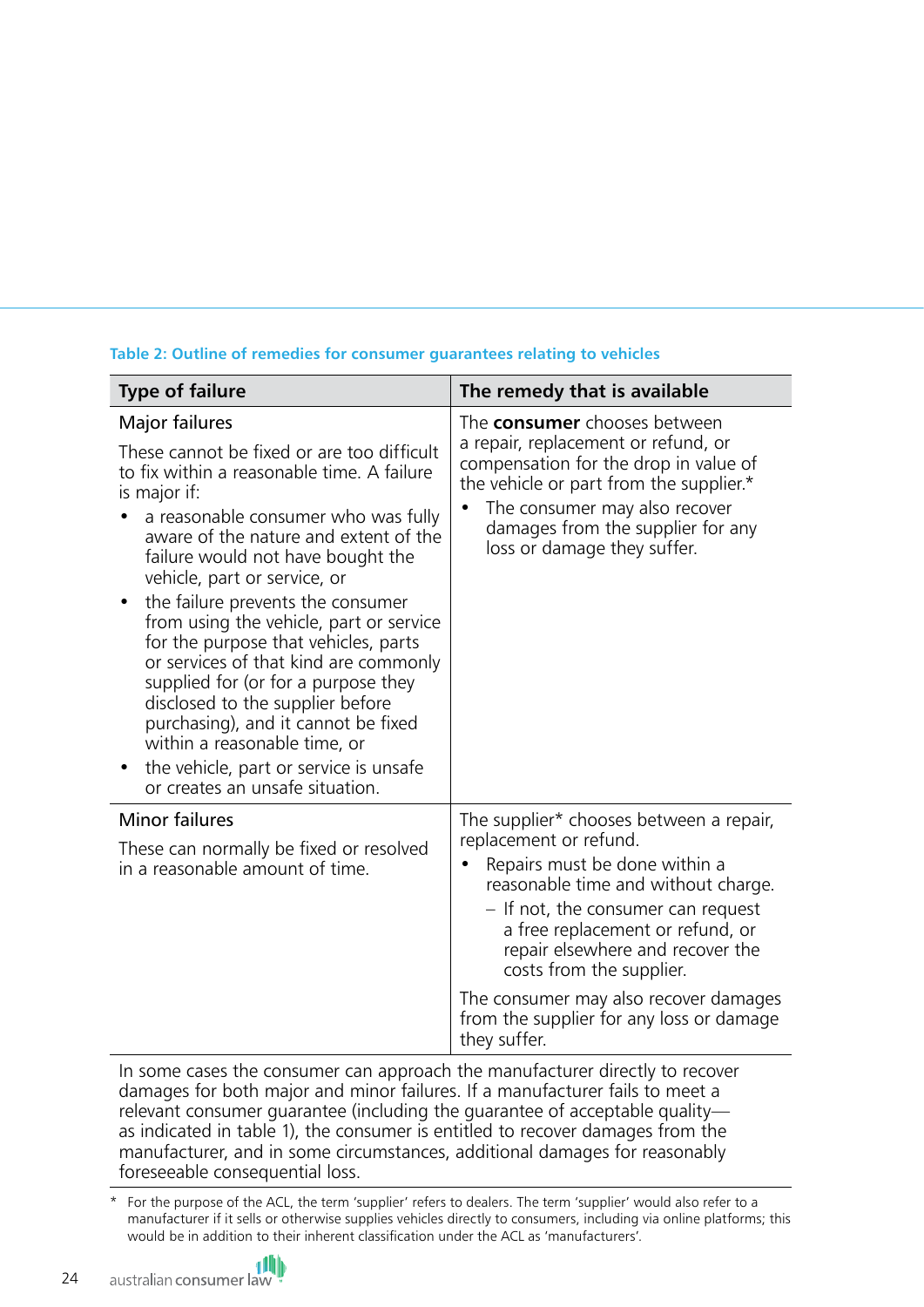# <span id="page-24-0"></span>CONSUMER GUARANTEES ON SERVICES

Under the ACL, you must meet the consumer guarantees of providing services:

• **with due care and skill**

You guarantee to use an acceptable level of skill or technical knowledge when providing the services, and take all reasonable steps to avoid loss or damage

### • **which are fit for any specified purpose**

You guarantee that services will be reasonably fit for any purpose specified by the consumer; and any products resulting from the services are also fit for that purpose. You also guarantee that services, and any resulting products, are of a standard expected to achieve any desired results that the consumer told you about

#### • **within a reasonable time (when no time is set)**

You guarantee to supply the service within a reasonable time. What is 'reasonable' will depend on the nature of the services.

The consumer guarantees apply to services sold in trade or commerce, that:

- were purchased on or after 1 January 2011
- cost up to  $$40,000$  (or any other amount set by the ACL in future), regardless of purpose or use, for example, servicing a business vehicle
- cost more than \$40 000, and are normally acquired for personal, domestic or household purposes, for example, restoration of a classic vehicle.

Services **not** covered by consumer guarantees include:

- services bought before 1 January 2011. These are covered by statutory implied conditions and warranties under the *Trade Practices Act 1974* and state and territory legislation in force before 1 January 2011
- services costing more than \$40 000, which are for commercial use, for example, repairs to a heavy commercial vehicle
- transportation or storage of products for the consumer's business, trade, profession or occupation.

# Major vs minor failures

When a service fails to meet a consumer guarantee, your obligations depend on whether the failure is major or minor.

A major failure with services is when:

- a reasonable consumer would not have acquired the services if they were fully acquainted with the nature and extent of the problem. For example, a reasonable consumer would not have their vehicle serviced if they had known a major engine fault would not be identified
- the services are substantially unfit for their normal purpose and cannot easily be made fit, within a reasonable time. For example, a consumer asks a panel repairer to fix hail damage to their vehicle, but the work is of such poor quality that all the vehicle's panels would have to be removed and replaced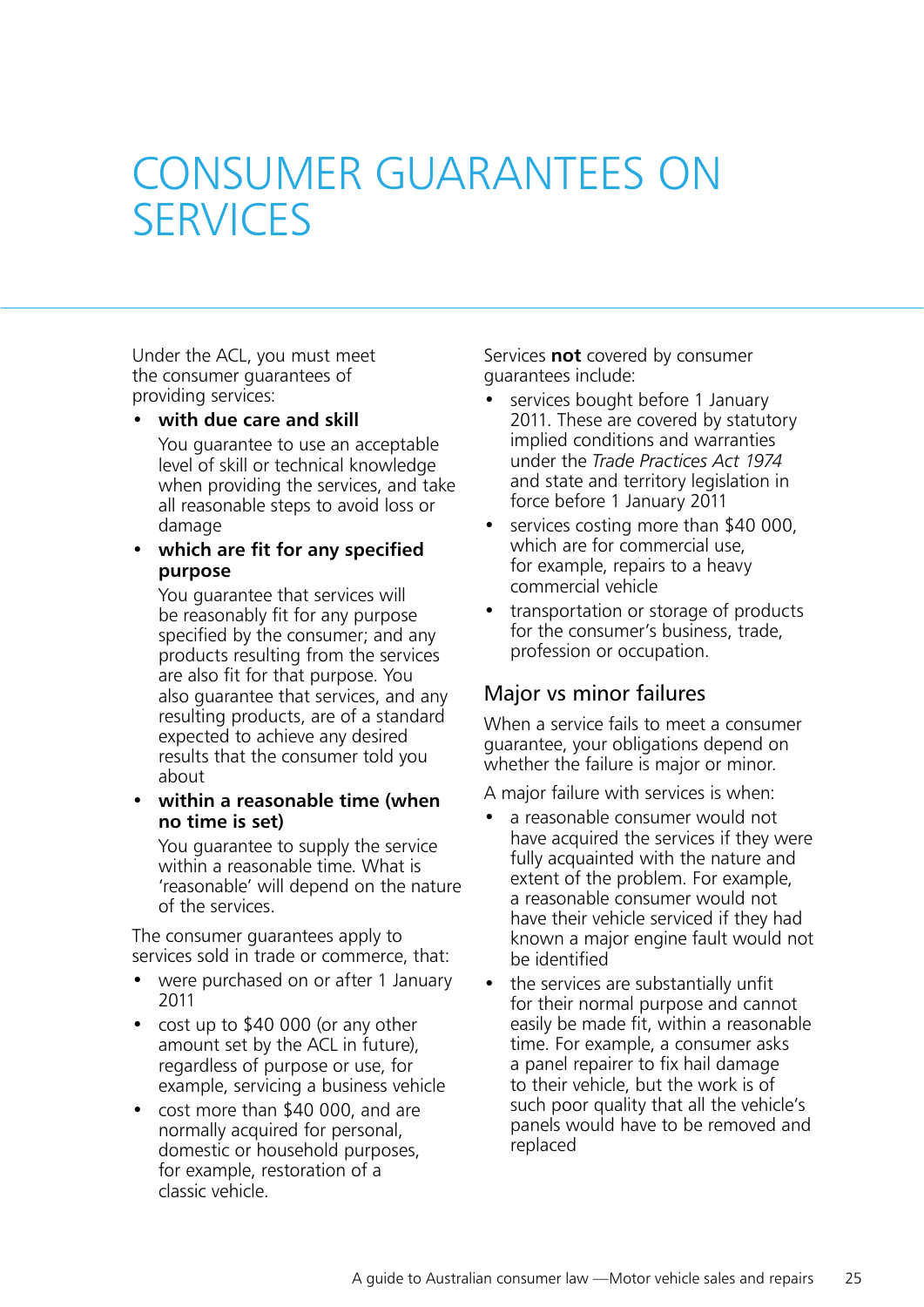- the consumer told the dealer or independent repairer they wanted the service for a specific purpose but the services, and any resulting product, do not achieve that purpose and cannot easily or within a reasonable time be made to achieve it. For example, a consumer specifies they want a tray to be fitted to their ute that would carry 1000 kgs. On using this tray with less than 1000 kgs, the tray failed to hold the load, because the tray fitted was not suitable for the specified purpose
- the consumer told the dealer or independent repairer they wanted a specific result but the services, and any resulting product, were not of a standard that would reasonably be expected to achieve that result. For example, a consumer asks a repairer to perform a power upgrade to reduce their vehicle's acceleration time by a specified amount; but the repairer uses parts that would not be expected to achieve this result
- the supply of the services has created an unsafe situation. For example, a mechanic incorrectly installs a part, causing a brake failure.

When there is a major failure, the consumer can:

- cancel the services and get a refund for any unconsumed services, or
- get compensation for the difference in value between the service delivered and what they paid for.

The consumer gets to choose, not the dealer or independent repairer.

When the problem is minor, the consumer cannot cancel the service and demand a refund immediately. They must give you an opportunity to fix the problem:

- free of charge, and
- within a reasonable time.

If you refuse or take too long to fix the problem, the consumer can get someone else to fix the problem and ask you to pay reasonable costs, or cancel the service and get a refund, as above.

#### Repair notices

If you use refurbished parts to fix defective products (rather than new parts), or replace defective products with a refurbished version, you must always give the consumer a 'repair notice' before accepting products for repair.

This notice must include the following specific wording required by the ACL:

• 'Goods presented for repair may be replaced by refurbished goods of the same type rather than being repaired. Refurbished parts may be used to repair the goods'.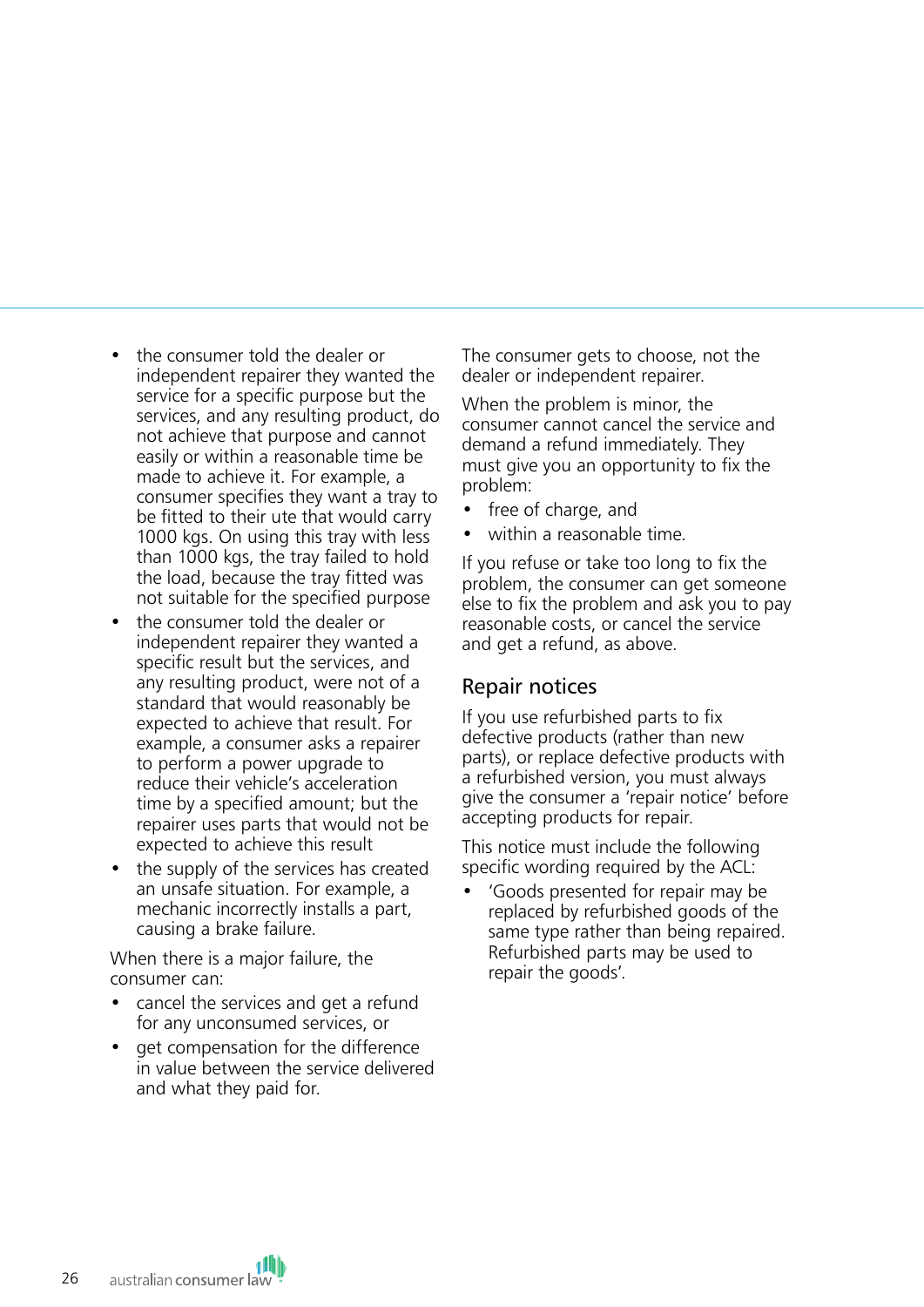You must provide this repair notice whether or not you know, before inspecting the products, that you will use refurbished parts or supply refurbished products instead of repairing the products.

You can include a repair notice in another document (for example, terms and conditions for the repair) as long as:

- the document states the repair notice is given under the ACL, and clearly distinguishes it from other information
- the repair notice is easy to see (for example, not hidden in fine print)
- you provide the document before accepting the products for repair.

For more information on repair notices, visit the [Australian Consumer](http://www.consumerlaw.gov.au)  [Law website](http://www.consumerlaw.gov.au).

For more information on consumer guarantees applying to services, refer to *Consumer guarantees: a guide for business and legal practitioners*, available from the [Australian Consumer](http://www.consumerlaw.gov.au)  [Law website](http://www.consumerlaw.gov.au) **.**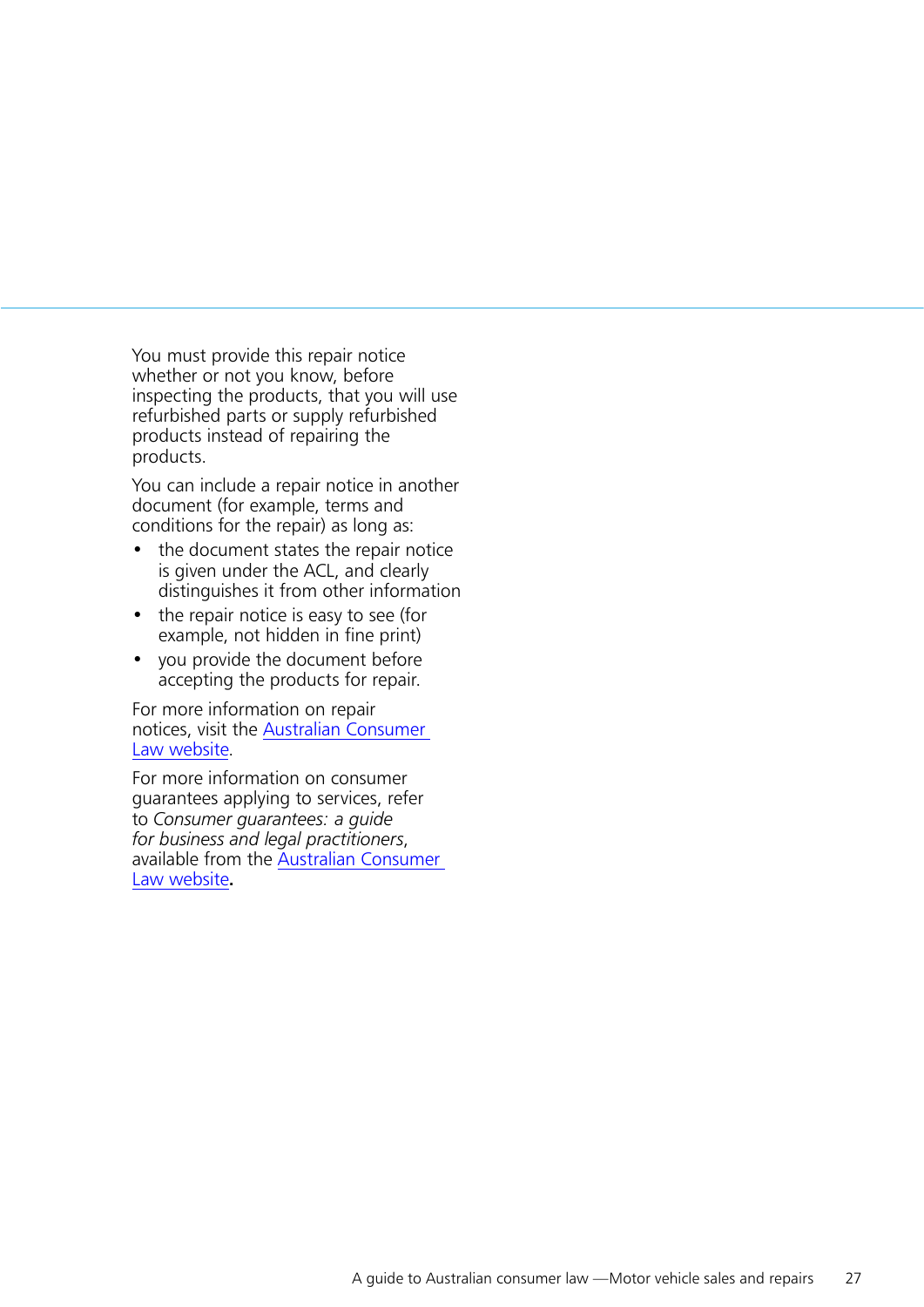# <span id="page-27-0"></span>COMMON ISSUES

## Choice of repairer under the consumer guarantees

Consumers are sometimes confused about the differences between the consumer guarantees, warranties against defects and extended warranties. This is especially the case if dealers and manufacturers make broad statements that consumers will 'void their warranties' or similar if they go to an independent repairer (for example, a repairer who is not affiliated with the manufacturer or part of the manufacturer's network).

Any suggestion by manufacturers or dealers that vehicles need to be serviced at a licensed dealer to maintain the owner's consumer guarantee rights is not correct. Note, if an independent repairer causes a defect, then that defect is unlikely to be covered by the manufacturer's warranty, and the consumer will need to seek a remedy from the independent repairer.

For more information, see 'Warranties against defects' on page 20, 'Extended warranties' on page 21 and 'Consumer guarantees on services', on page 25 of this guide.

### Logbook and service manual claims

Consumer guarantee rights cannot be excluded by contract. The consumer guarantees apply regardless of any other warranty offered by a manufacturer and there is no requirement under the ACL for a vehicle to be serviced by a dealer for the consumer guarantees to apply. Accordingly, an independent repairer can service a vehicle without affecting the consumer guarantees.

You should also be careful to avoid misleading statements that consumers are required to service their vehicles at a dealer or they will void their rights. A false impression that this is the case may be created by information contained in materials supplied by manufacturers, such as in logbooks and service manuals, and in some cases, verbal representations made by dealers. Logbook and service manual claims that may be misleading include:

- 1. Explicit statements that dealers must carry out services and repairs.
- 2. References to dealers (instead of repairers generally) in the context of information about servicing or repairs.

Note also, if the manufacturer's warranty requires a vehicle to be serviced by a dealer, this may constitute anti-competitive conduct under the *Competition and Consumer Act 2010.* Separately, if an independent repairer causes a defect, the consumer must seek a remedy against the independent repairer.

#### Non-disclosure agreements

Consumers are legally entitled to rely on consumer guarantees irrespective of whether they sign confidentiality agreements. If you insist consumers sign a confidentiality agreement before providing a remedy you may be at risk under the ACL provisions that prohibit misrepresentations.

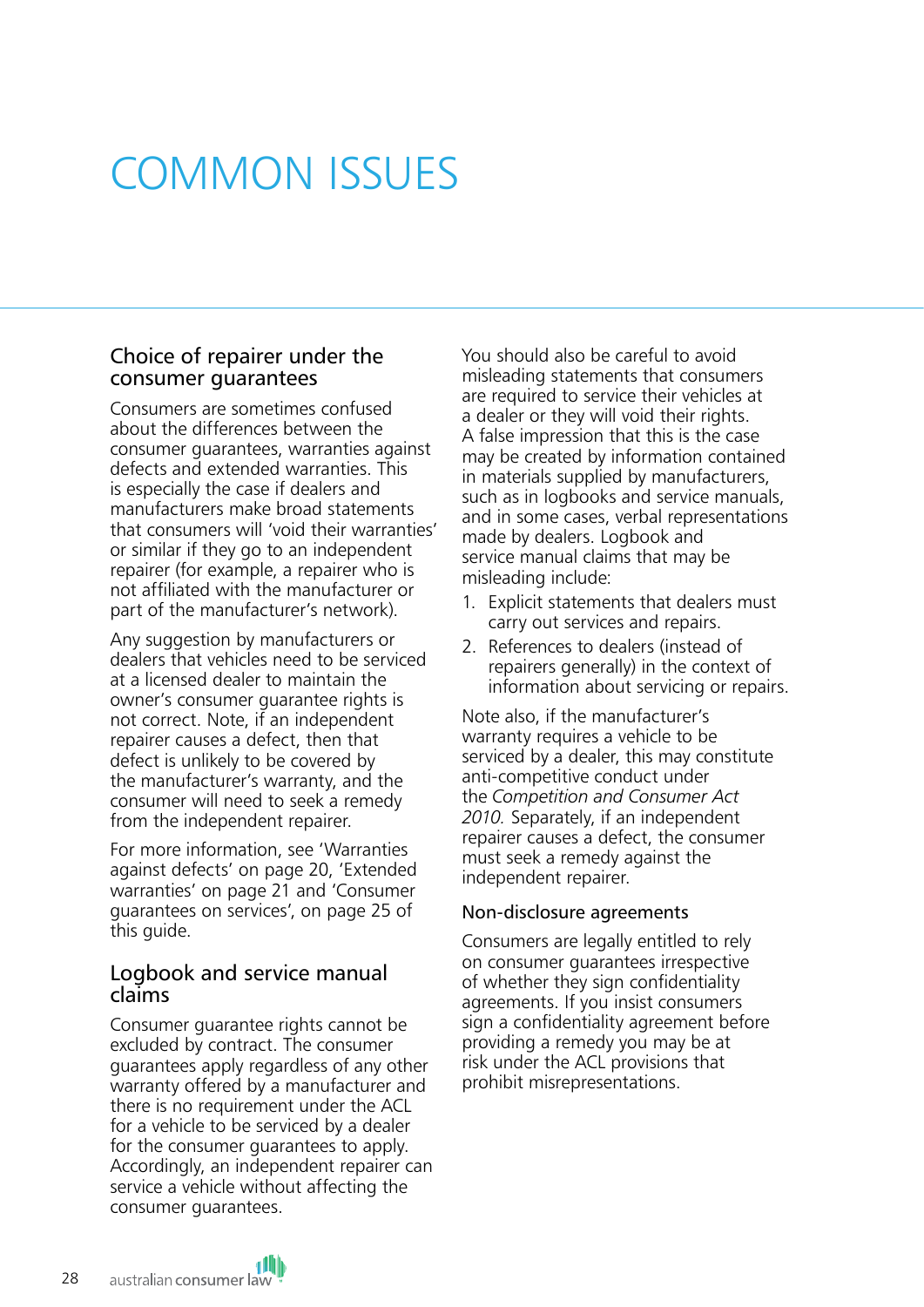# Component pricing

You must not promote or state a price that is only part of the cost, unless also prominently advertising the single (total) price.

The single price must include any charge payable, along with the amount of any tax, duty, fee, levy or other additional charge (for example, GST, import tax, dealer fees or stamp duty).

The single price must be displayed at least as prominently as any component price.

A prominent single price is one that:

- stands out so that it is easily seen by a consumer
- is clear, eye-catching and very noticeable.

What is 'prominent' may vary on a caseby-case basis and you should consider factors such as the size, placement, colour and font of the price, as well as the background of the advertisement. For example, if a single price is smaller or in a font colour that is harder to read than any component price, then this is likely to mean that it is not as prominent.

This applies equally to all forms of advertising that include price representations, regardless of whether the advertisements are placed by a dealer, manufacturer or cooperatively.

Components you do not need to include in a single price are:

• optional extras: additional charges that a consumer may choose to pay. However, if an optional extra is depicted in the advertisement, you must include the price for that optional extra

- sending charges: while mandatory charges for sending products need to be specified in the advertisement, they do not have to be included in the total price. You could, however, choose to do so. It is important to note that in the regulators' view, 'dealer delivery' as currently imposed within the vehicle industry would be considered as a component of the single price
- any components which are not quantifiable at the time the representation is made
- amounts your business pays to a third party that are not passed on to the consumer
- amounts a consumer is required to pay directly to a relevant authority (such as in used vehicle sales).

# Determining whether a component is quantifiable

An amount is quantifiable if, at the time you are making the representation, you are able to readily convert it into a dollar amount.

If a total price is comprised of a number of components, you must quantify and add up each component to the extent to which you are able.

Where a total price involves:

- a combination of quantifiable and non-quantifiable components, or
- a component amount that fluctuates or varies (e.g. changes in foreign currency)

you must calculate the total price using those components that are quantifiable at the time.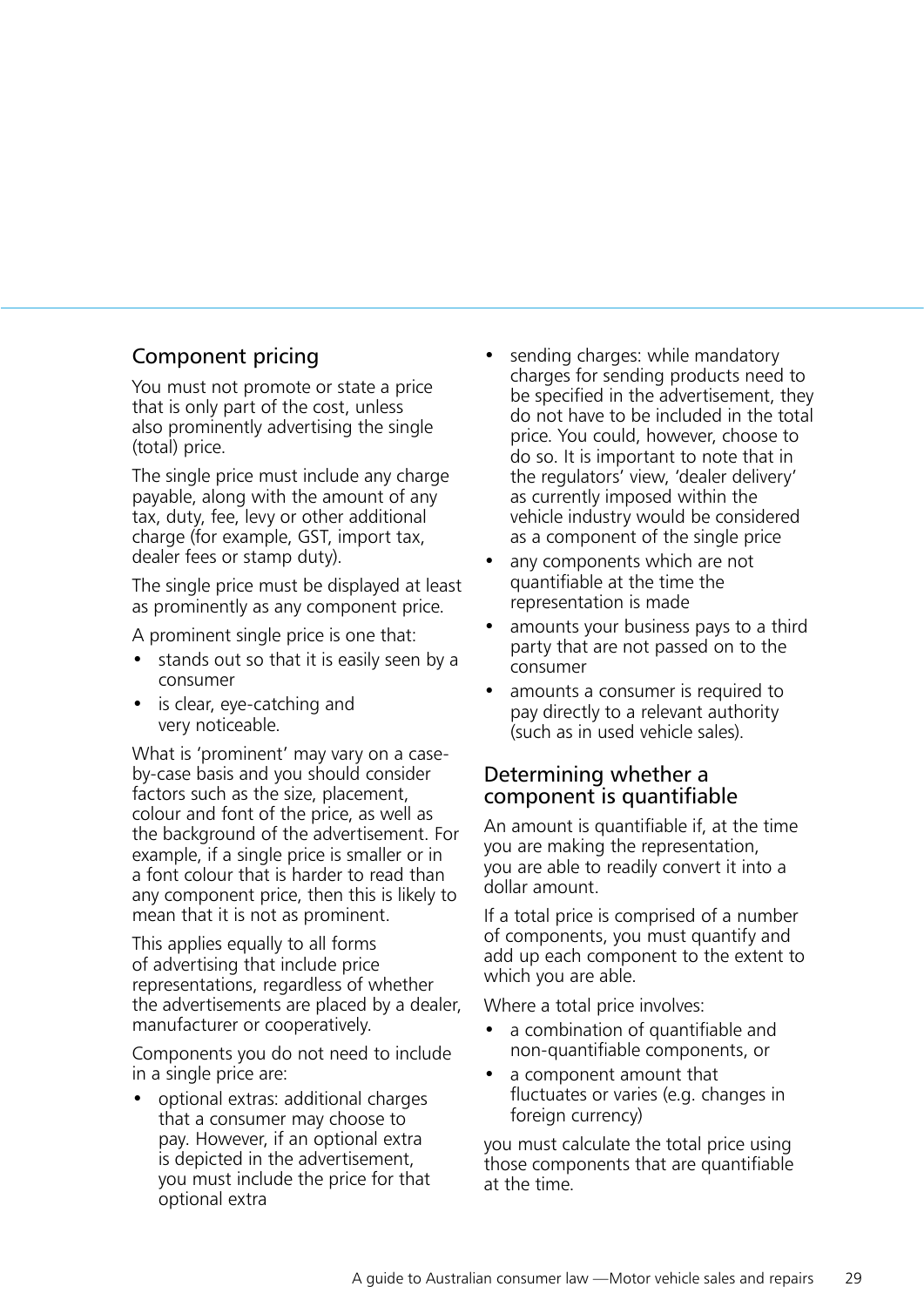You also need to clearly advise consumers of the basis on which the amounts were calculated and that they may change as not all components were able to be included in the single price. This will allow you to provide consumers with the minimum total cost they need to pay to obtain the vehicle.

## Vehicles with pre-existing damage

You have specific obligations when selling new vehicles with pre-existing damage, for example, hail damage that occurred while a vehicle was displayed outdoors.

If you are selling a damaged new vehicle at a discounted price and you have informed a consumer of the reason for the discounted price, they cannot then claim that the identified damage is a failure to comply with a consumer guarantee. However, if you do not disclose the damage at the point of sale, there is a risk that the vehicle may later be found to be of unacceptable quality, especially if the damage is not evident or cannot be discovered through a reasonable examination of the vehicle before purchase.

If you are selling a secondhand or damaged vehicle that is still within an original warranty period, you should provide the consumer with information about the status of the manufacturer's warranty, so they can be aware of any limits to the warranty before buying.

# Consumers seeking refunds for minor problems

If a failure to comply with a consumer guarantee is not major and can be fixed within a reasonable time, the consumer cannot reject the vehicle and demand a refund.

You can choose to:

- provide a refund
- replace the vehicle
- cure any defect in legal title of the vehicle (if the failure relates to title), or
- repair the vehicle in a reasonable time.

#### **Example:**

A new vehicle had a problem with a small part in its front-end. The consumer believed this was a major failure to comply with the consumer guarantee of acceptable quality, and requested a refund.

However, when the dealer assessed the problem, they found it was a minor problem and could be repaired within a reasonable time simply by replacing the part.

In this case, the consumer was not entitled to demand a refund, as the problem could be fixed quickly.

However, if the dealer had been unable to fix the problem within a reasonable time, then the consumer would have been entitled to the same remedies as if it were a major failure.

For more information about major and minor failures, see page 12.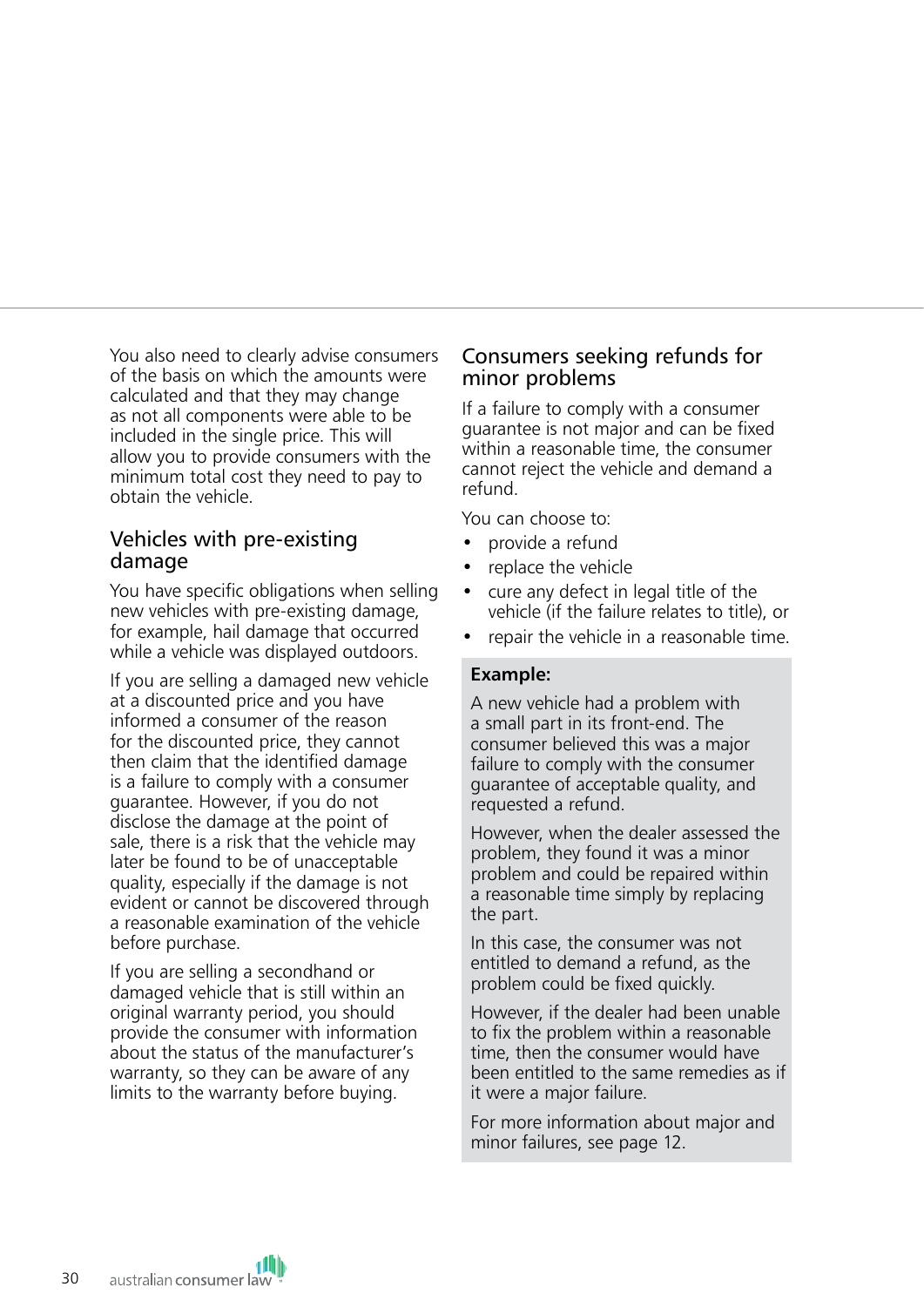If you and a consumer disagree about the seriousness or cause of a problem, the consumer might choose to obtain an independent mechanical inspection and written report from an independent mechanic or an automobile association (e.g. the NRMA, RACV, RACQ, etc.).

The consumer will have to pay for this report, but can claim its cost as a consequential loss if the report confirms the fault's existence. However, the consumer cannot make such a claim if the report finds there was only a minor failure to comply with a consumer guarantee. See 'Consequential loss' on page 33.

If you disagree with an independent mechanical inspection report, and believe there has not been a failure to comply with a consumer quarantee or that the failure is not a major one, the consumer can lodge an application with a tribunal or court for a determination under the ACL.

# Availability of spare parts

Manufacturers or importers guarantee they will take reasonable steps to provide spare parts and repair facilities (a place that can fix the consumer's vehicle), for a reasonable time after purchase.

#### How much time is 'reasonable'?

This will depend on the type of vehicle. However, for a new vehicle, it would be reasonable to expect that spare parts will be available for many years after its purchase.

## **Example:**

A consumer has an accident while driving his motor scooter, which he bought new a year ago for \$2000. He contacts the importer and asks where he can get it repaired. The importer advises they no longer supply parts for that model of scooter. A reasonable consumer would expect a one-year-old scooter to be repairable. The importer has not taken reasonable steps to provide spare parts or facilities, so the importer must provide a remedy.

## When the guarantee on repairs and spare parts does not apply

A manufacturer or importer does not have to meet the guarantee on repairs and spare parts if they advised the consumer in writing, at the time of purchase, that repair facilities and spare parts would not be available after a specified time.

# Unauthorised repairs

If you supply products or services (such as repairs) to someone who has not agreed to buy or receive them, they may be considered 'unsolicited supplies'. It is unlawful to request payment for unsolicited products or services. You must refund any payments that you may have accepted for such products or services.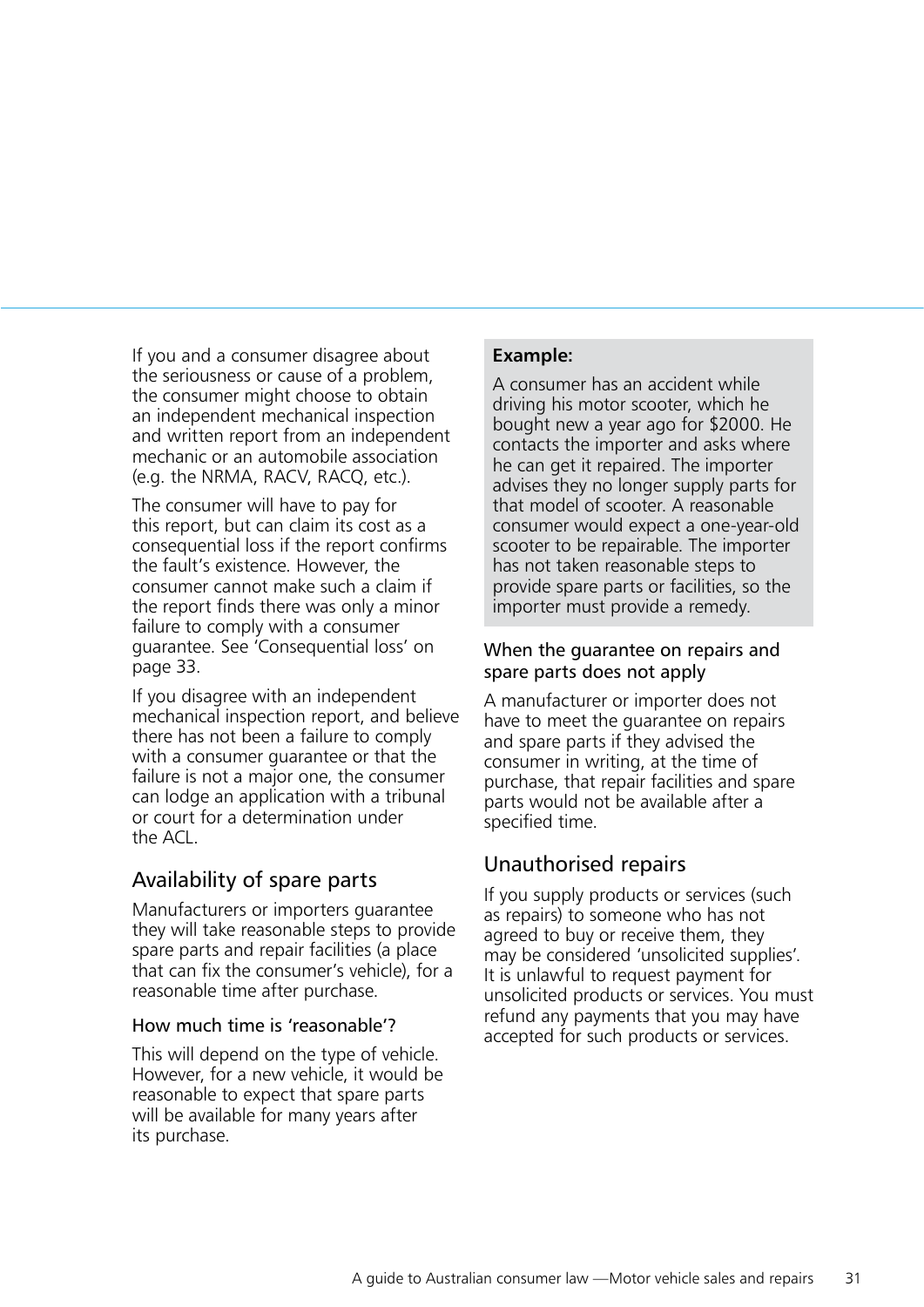#### **Example:**

A consumer booked a vehicle service, which the mechanic advised him would cost between \$350 and \$450.

When the consumer returned to collect his vehicle, he was stunned after being charged \$4500 for a reconditioned transmission.

The dealer or independent repairer did not advise the consumer about the need for this work and the associated costs before the repairs were carried out.

As the extra work was unsolicited, the consumer does not have to pay for any work other than what he initially agreed to. This would not be the case if the mechanic had asked his permission before replacing the transmission, and he had agreed.

If there is a dispute over unauthorised repairs, the onus will be on you (as the business demanding payment) to prove you have a legitimate right to payment.

For more information on unsolicited supplies, refer to *Sales practices: a guide for businesses and legal practitioners*, available from the [Australian Consumer](http://www.consumerlaw.gov.au)  [Law website](http://www.consumerlaw.gov.au).

# Consumers getting vehicles repaired by another business

Disputes often arise when a consumer has a vehicle repaired by someone other than the original dealer, then makes a claim on that dealer for the repair costs.

If you sell a vehicle and a fault develops, the consumer must give you a reasonable opportunity to meet any obligations under the consumer guarantees or a statutory warranty, before asking someone else to repair the fault.

However, if you refuse or fail to repair the vehicle within a reasonable time, the consumer can have the repairs done elsewhere and seek to recover 'reasonable costs' from you. The consumer does not have to get your agreement or provide quotes.

'Reasonable costs' for a repair would be within the normal range charged by repairers of that type of vehicle, and include:

- the cost of the repair
- any other associated costs incurred by having the vehicle fixed elsewhere, such as transport costs.

#### **Example:**

A consumer buys a used European vehicle from a licensed dealer who sells used vehicles of all makes. The vehicle soon develops a problem that entitles the consumer to have it repaired under the consumer guarantees. However, despite the consumer asking the dealer to repair the fault, the dealer is unable to repair it because they only have expertise to repair Japanese makes. The consumer is therefore entitled to take the vehicle to another repairer and claim reasonable costs from the dealer.

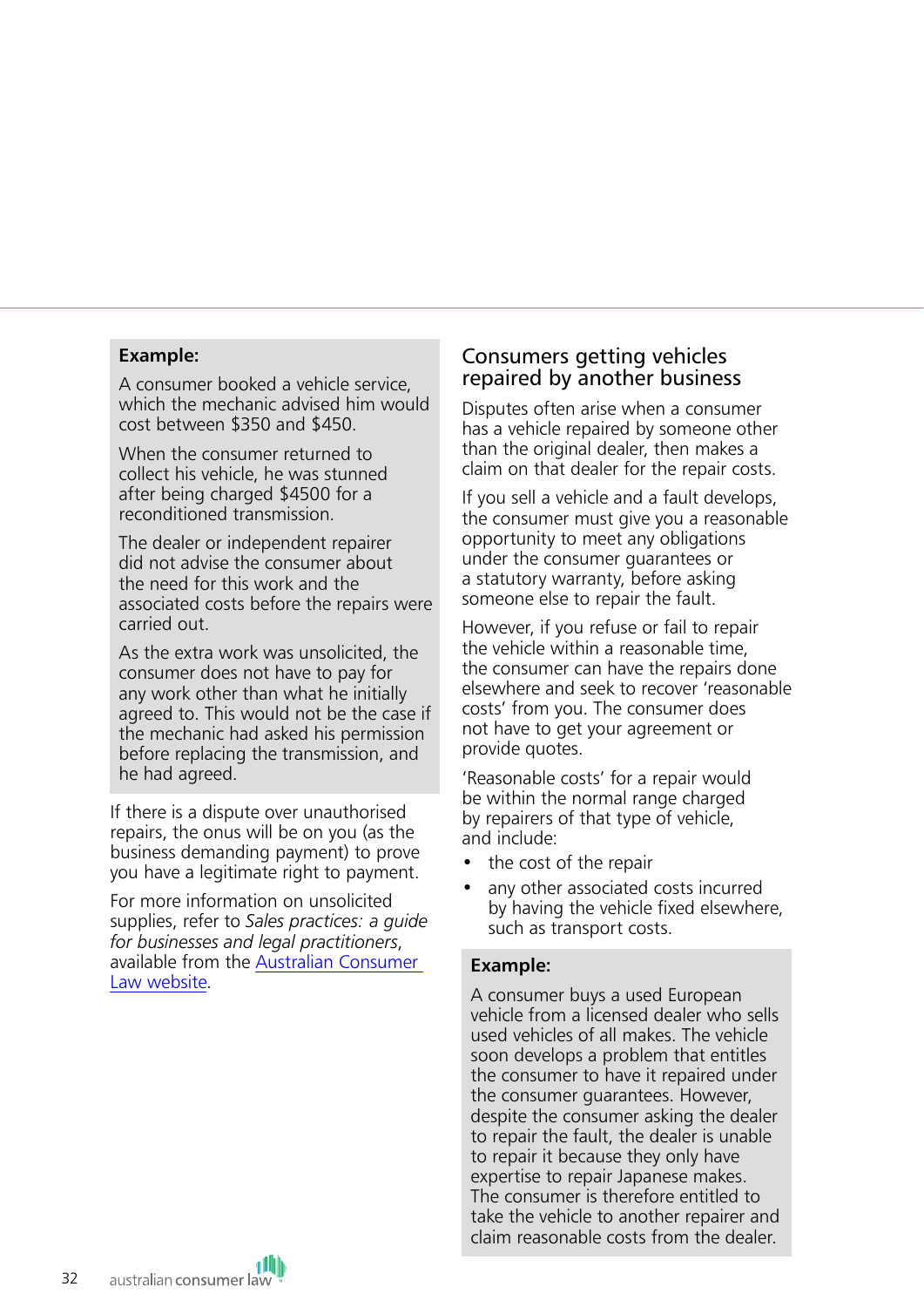## Consequential loss

Consequential loss is the reasonably foreseeable associated cost to a consumer of a problem with products or services. It is usually financial but can include other costs, such as lost time or productivity.

A consumer can claim compensation for consequential loss from a dealer or independent repairer who failed to comply with one or more of the consumer guarantees. The loss or damage must have been reasonably foreseeable as a result of the failure to comply with the relevant consumer guarantee.

Dealers and independent repairers do not have to pay for losses or damages:

- that are not caused by their conduct or the products they supplied, and
- that are caused by something completely independent of their business, after the products left their control.

Compensation should put the consumer in the position they would have been in if the products or services had complied with the consumer guarantees.

#### **Example:**

A consumer was driving her new fourwheel-drive vehicle when the engine started smoking, then burst into flames. The cause of the fire was investigated and determined to be the result of a manufacturing defect.

Although the driver escaped without injury, the vehicle and its interior were severely damaged. The fire also destroyed the consumer's wedding dress, which she had placed on the back seat.

As the cause of the fire was a manufacturing defect and this occurrence amounted to a major failure to meet the consumer guarantees, the consumer was entitled to choose a refund or replacement for her vehicle. She was also entitled to claim compensation for consequential loss from the vehicle's dealer for the cost of her wedding dress as it was reasonably foreseeable that any personal belongings that were in the vehicle would also be damaged.

For more information on consequential loss, see *Consumer guarantees: a guide for businesses and legal practitioners*, available from the [Australian Consumer](http://www.consumerlaw.gov.au)  [Law website](http://www.consumerlaw.gov.au).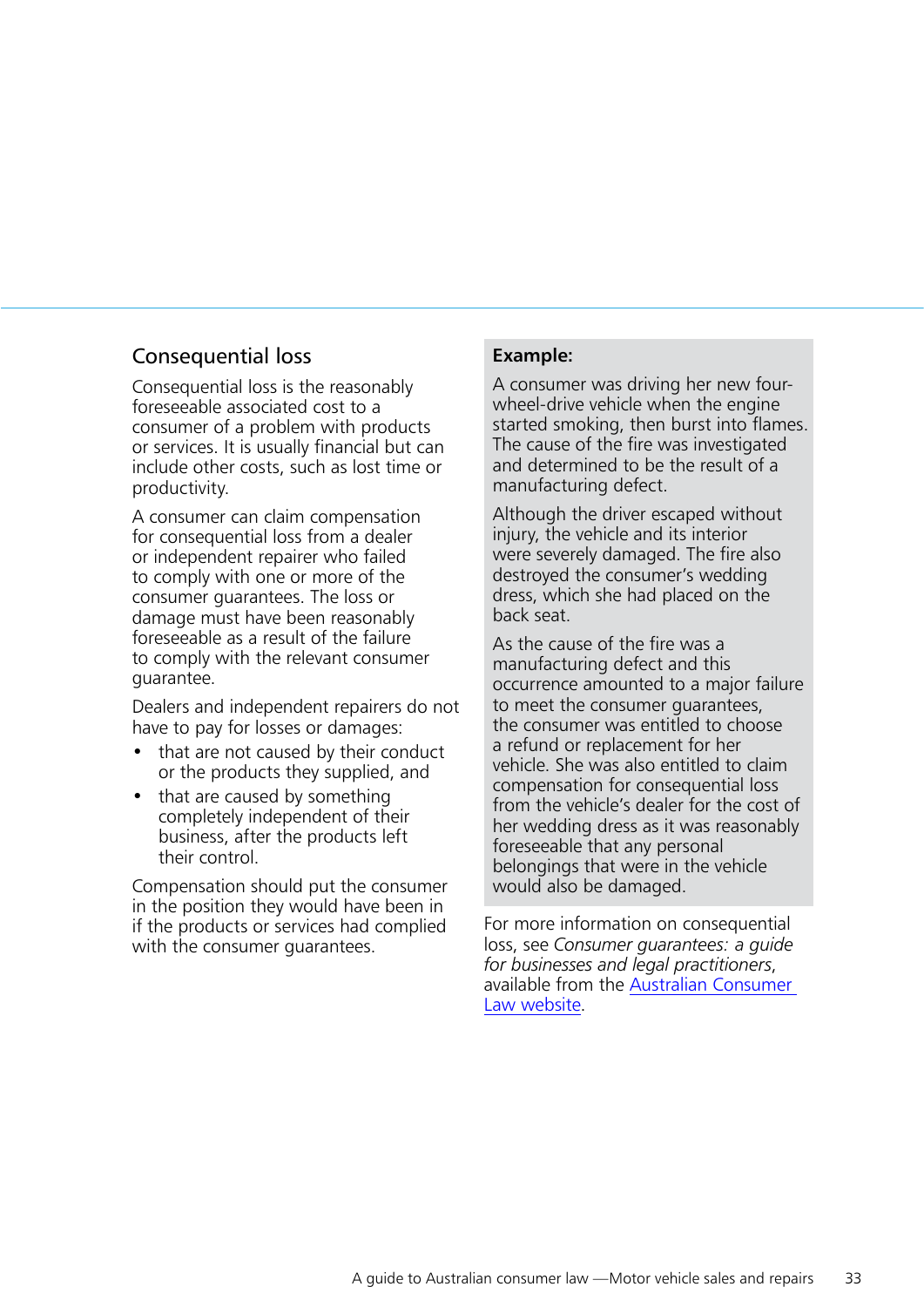## Novated leases

A novated lease is a three way agreement between an employer, employee and leasing company. The employee leases a vehicle from the leasing company, and the employer agrees to take on the employee's obligations under the lease. Either the leasing company buys the vehicle from the dealer or the consumer buys the vehicle, transfers it to the leasing company and then leases it back through the novated leasing agreement.

Any rights or remedies under the consumer guarantees belong to the person acquiring the vehicle, even though they may not have the direct benefit of any remedy (such as a refund, replacement or repair).

However, where the person acquires the vehicle for the purpose of resupplying it, the person would not have any rights under the consumer guarantees and would have to pursue alternative remedies, if any, under the contract or the state or territory sale of goods legislation.

Resupply includes a sale, exchange, lease, hire or hire-purchase of the vehicle.

Resupply may not occur where a consumer acquires a vehicle and subsequently transfers title to the leasing company without consideration. In that case, the consumer may still be able to seek a remedy against the dealer for a breach of the consumer guarantees.

# Vehicles purchased on credit

A consumer (whether an individual or a company) who buys a vehicle on credit has the same rights under the consumer guarantees as someone who has paid cash.

If the consumer purchased the vehicle from a dealer, with the credit supplied by a finance company, the rights are against the dealer.

If the consumer purchased the vehicle from the finance company, the rights are against the finance company.

In both cases, if the consumer is entitled to reject the vehicle and receive a refund because of a major failure, the consumer is also entitled to cancel the finance contract.

The consumer should notify both the dealer and finance company (as the case may be) that they are rejecting the vehicle.

The dealer or the finance company (depending on who supplied the vehicle to the consumer) will have to refund the deposit, the value of any trade-in, as well as any repayments on the loan. The consumer may also be entitled to a refund of any interest paid on the loan for the period they were unable to use the vehicle.

The terms and conditions of the finance contract may require the consumer to pay certain fees and charges upon termination of the contract.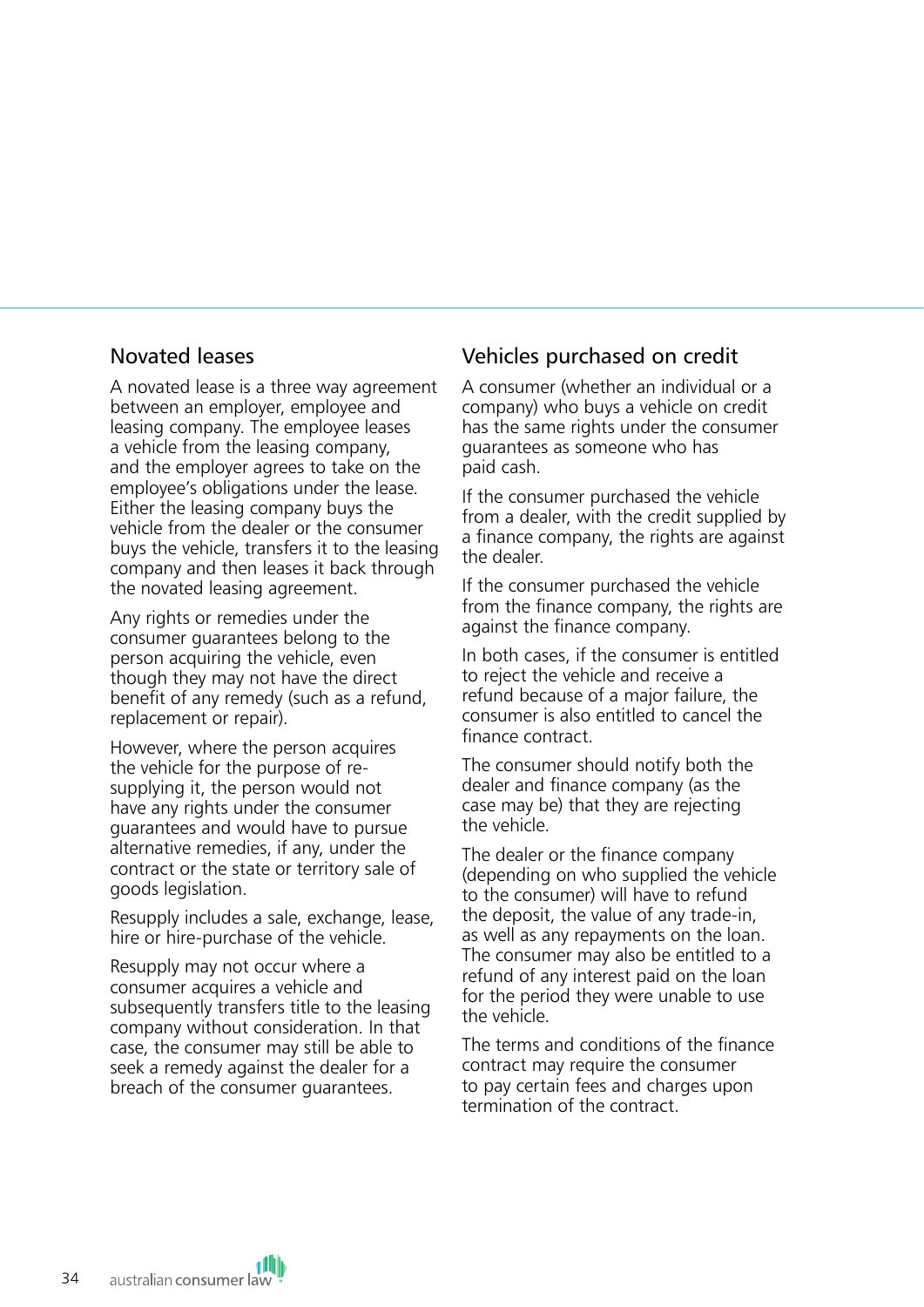If finance has been arranged through a linked provider, both the dealer and finance company may be jointly responsible for returning the amount of any such fees or charges to the consumer.

A linked credit arrangement is where the dealer supplies the vehicle to the consumer either directly or by requiring the consumer to collect it from a finance company with which the dealer has a contract or arrangement.

If the finance company is not a linked credit provider for the dealer, the consumer may be able to recover any termination fees or charges as consequential loss only from the dealer.

#### Minor failures with a vehicle purchased on credit

For minor failures with a vehicle purchased on credit, the dealer will ultimately be responsible for fixing the problem. Consumers should not stop making payments on their credit contract while the vehicle is being fixed. This could result in penalty interest or late payment fees, or the finance company taking steps to repossess.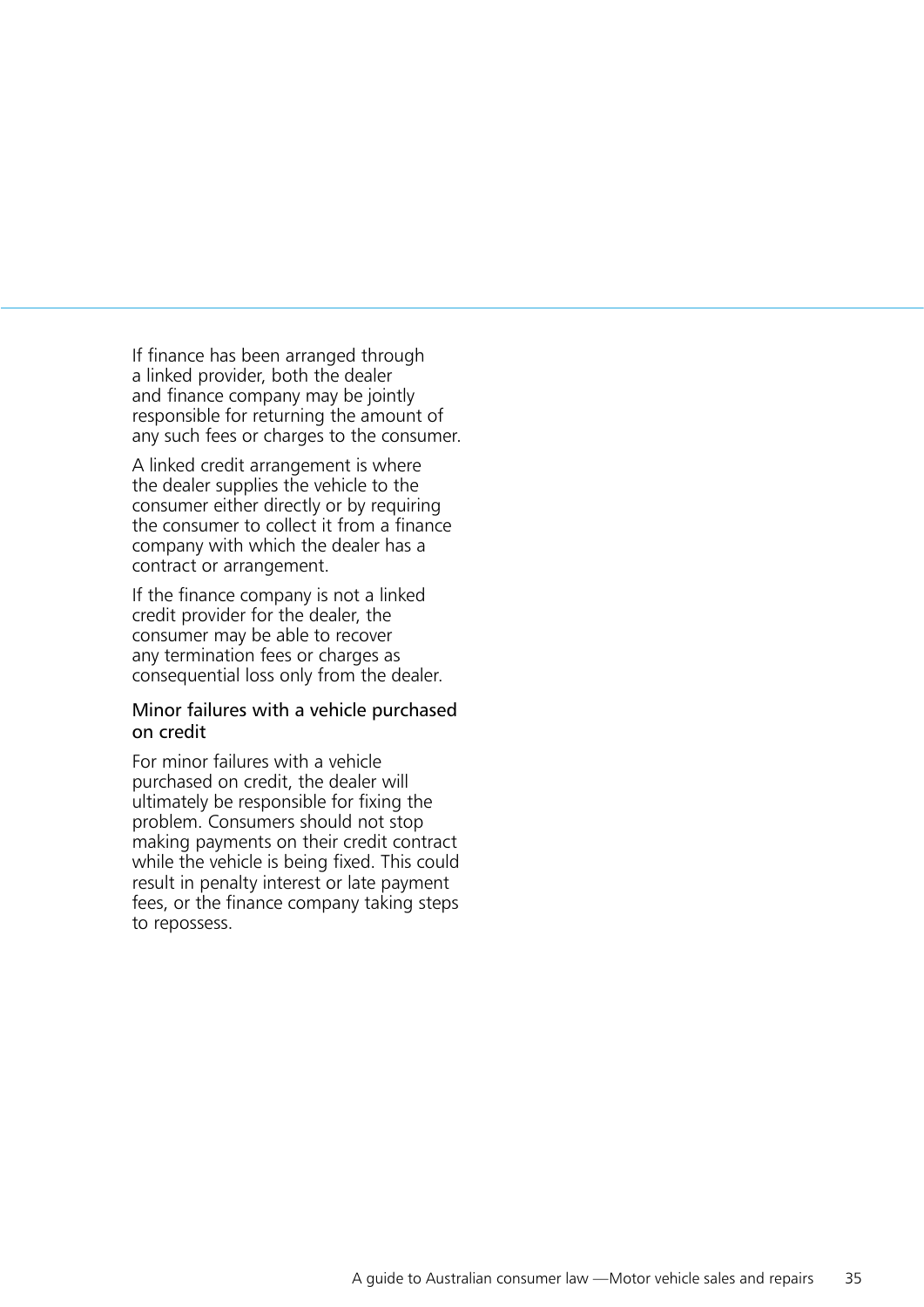# <span id="page-35-0"></span>BUSINESSES AS CONSUMERS

Under the ACL, a business has certain consumer rights when it purchases products or services. You cannot refuse a remedy to a customer simply because their purchase was made for or on behalf of a business.

A business is protected by consumer guarantees if it buys:

- products or services that cost up to \$40 000
- products or services that cost more than \$40 000 and are of a kind ordinarily acquired for domestic, household or personal use or consumption
- a vehicle or trailer primarily used to transport goods on public roads.

However, the consumer guarantees will not apply if a business buys products to resell or transform into a product to sell.

#### **Example:**

A small business owner buys a motor scooter costing \$3000 to make deliveries for her business. She tells the dealer she wants it to be able to carry up to 40 kgs on its carry rack, and he tells her it can.

However, when she takes delivery of the scooter and reads the owner's manual, she discovers it is not fit for the purpose she had specified to the dealer. She takes it back and seeks a refund so she can buy another, more suitable vehicle.

The small business owner can rely on the consumer guarantees for a remedy to this problem. However, if she had bought the scooter to resell to a consumer, she would not be able to rely on the consumer guarantees.

Where a product is not ordinarily acquired for personal, domestic or household purposes, liability for failure to comply with a consumer guarantee can be limited by contract to one or more of the following:

- replacement of the product or the supply of an equivalent product
- repair of the product
- payment of the cost of replacing the product or acquiring an equivalent product
- payment of the cost of having the product repaired.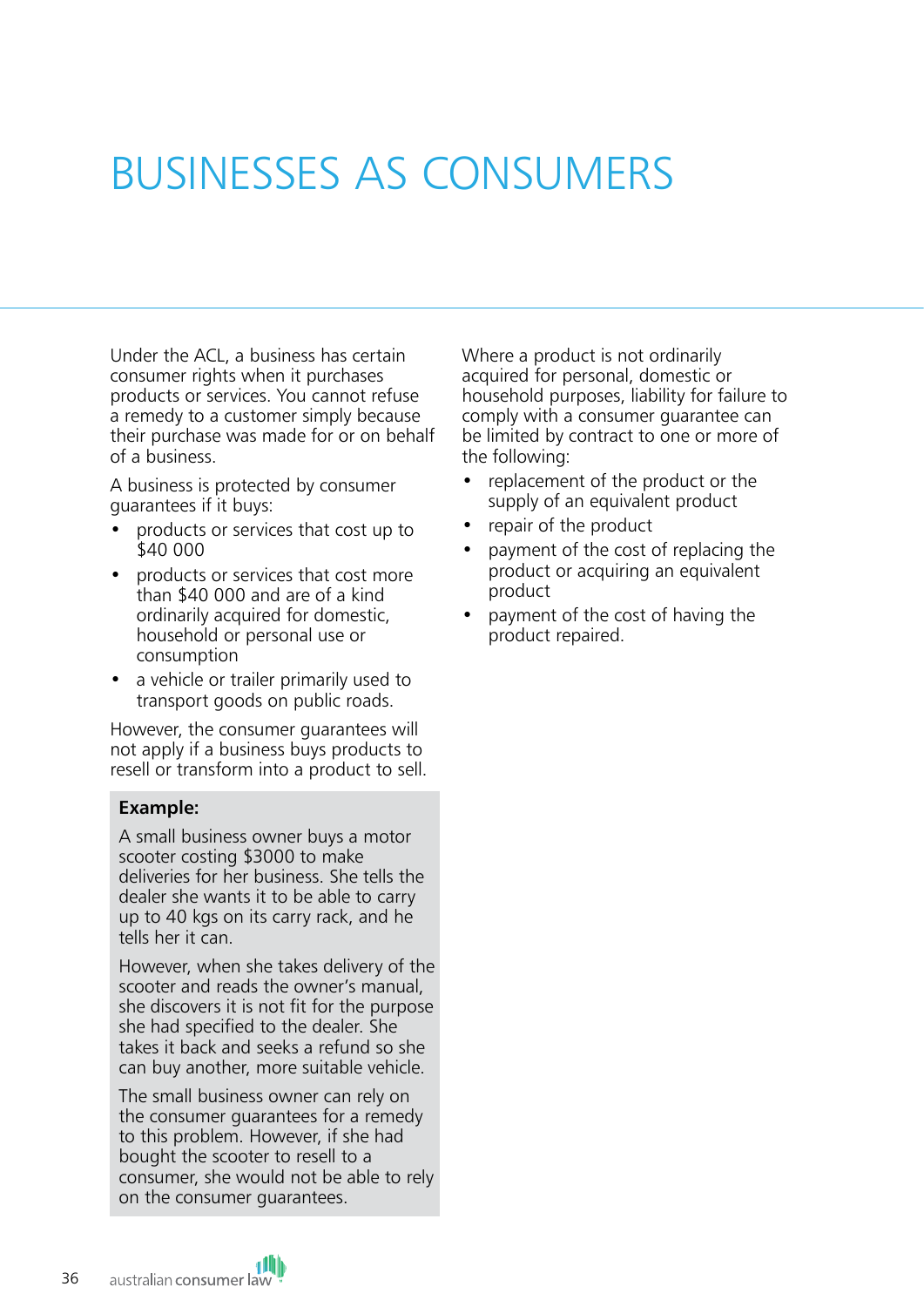# <span id="page-36-0"></span>CONSUMER PROTECTION **AGENCIES**

### State consumer protection agencies

Your local consumer protection agency can help you with your consumer rights. They may also be able to assist you with any other issues you have with goods or services generally.

#### **Australian Capital Territory**

Access Canberra GPO Box 158 Canberra ACT 2601

Telephone: 02 6207 3000 [Australian Capital Territory: Access](https://www.accesscanberra.act.gov.au/#/)  [Canberra website](https://www.accesscanberra.act.gov.au/#/)

#### **New South Wales**

NSW Fair Trading PO Box 972 Parramatta NSW 2124

Telephone: 13 3220 [New South Wales: Fair Trading website](https://www.fairtrading.nsw.gov.au)

#### **Northern Territory**

Northern Territory Consumer Affairs PO Box 40946 Casuarina NT 0811

Telephone: 1800 019 319 [Northern Territory: Consumer Affairs](http://www.consumeraffairs.nt.gov.au/Pages/default.aspx)  [website](http://www.consumeraffairs.nt.gov.au/Pages/default.aspx)

#### **Queensland**

Office of Fair Trading GPO Box 3111 Brisbane QLD 4001 Telephone: 13 QGOV (13 74 68) [Queensland: Office of Fair Trading](https://www.qld.gov.au/law/fair-trading)  [website](https://www.qld.gov.au/law/fair-trading)

#### **South Australia**

Consumer and Business Services GPO Box 1719 Adelaide SA 5001

Telephone: 13 1882 [South Australia: Consumer and Business](https://www.cbs.sa.gov.au)  [Services website](https://www.cbs.sa.gov.au)

#### **Tasmania**

Consumer, Building and Occupational Services PO Box 56 Rosny Park TAS 7018

Telephone: 1300 654 499 [Tasmania: Consumer, Building and](https://www.cbos.tas.gov.au/contact-us)  [Occupational Services](https://www.cbos.tas.gov.au/contact-us)

#### **Victoria**

Consumer Affairs Victoria GPO Box 123 Melbourne 3001

Telephone: 1300 55 81 81 [Victoria: Consumer Affairs Victoria](https://www.consumer.vic.gov.au)  [website](https://www.consumer.vic.gov.au)

#### **Western Australia**

Department of Mines, Industry Regulation and Safety Consumer Protection Division Locked Bag 100 East Perth WA 6892

Telephone: 1300 30 40 54 [Western Australia: Department of Mines,](http://www.commerce.wa.gov.au/consumer-protection)  [Industry Regulation and Safety \(Consumer](http://www.commerce.wa.gov.au/consumer-protection) [Protection\) website](http://www.commerce.wa.gov.au/consumer-protection).